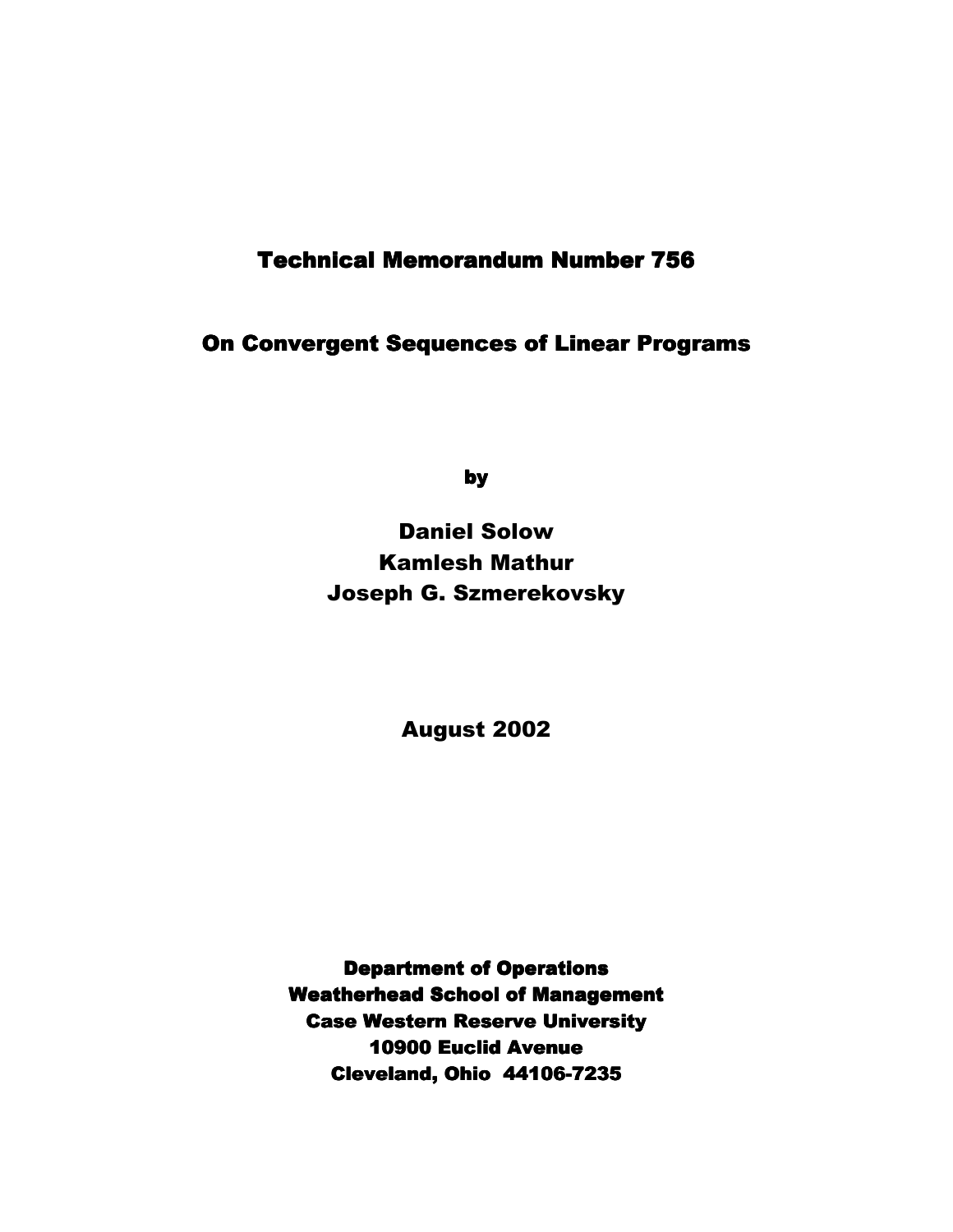# On Convergent Sequences of Linear Programs

Daniel Solow, Kamlesh Mathur, Joe Szmerekovsky

Department of Operations Case Western Reserve University Cleveland, OH 44106 Fax:  $(216)$  368–4776 e-mail: dxs8@po.cwru.edu

May 28, 2002

#### Abstract

This paper provides results pertaining to solving a sequence of linear programming (LP) problems. Specifically, given the data for a sequence of approximating LPs that converge to data for a limiting LP, several sufficient conditions are presented under which (a) the sequence of optimal objective function values for the approximating problems converges to the optimal objective function value of the limiting problem (even though the optimal solutions might not converge) and (b) any convergent subsequence of optimal solutions to the approximating problems converges to an optimal solution of the limiting problem.

## 1 Introduction and Notation

This paper is motivated by a variety of applications in which it is necessary to solve a sequence of linear programming (LP) problems. In such applications, the optimal solution to the current LP is used to create data for the next LP, as summarized in the following general model.

#### A General Sequential Linear Programming Model

**Step 0:** Let  $c^1$  be a given *n*-vector,  $b^1$  be a given *m*-vector, and  $A^1$  be a given  $(m \times n)$ matrix for which the following  $LP^1$  has an optimal solution and set  $k = 1$ :

$$
\begin{array}{ll}\n\text{max} & \mathbf{c}^1 \mathbf{x} \\
\text{subject to} & A^1 \mathbf{x} \leq \mathbf{b}^1\n\end{array} (LP^1)
$$

**Step 1:** Let  $\mathbf{x}^k$  be an optimal solution to  $\mathbf{LP}^k$ .

Step 2: Use  $x^k$  and appropriate update formulas to compute  $c^{k+1}$ ,  $b^{k+1}$ , and a matrix  $A^{k+1}$  for which  $\text{LP}^{k+1}$  has an optimal solution. Set  $k = k+1$  and go to Step 1.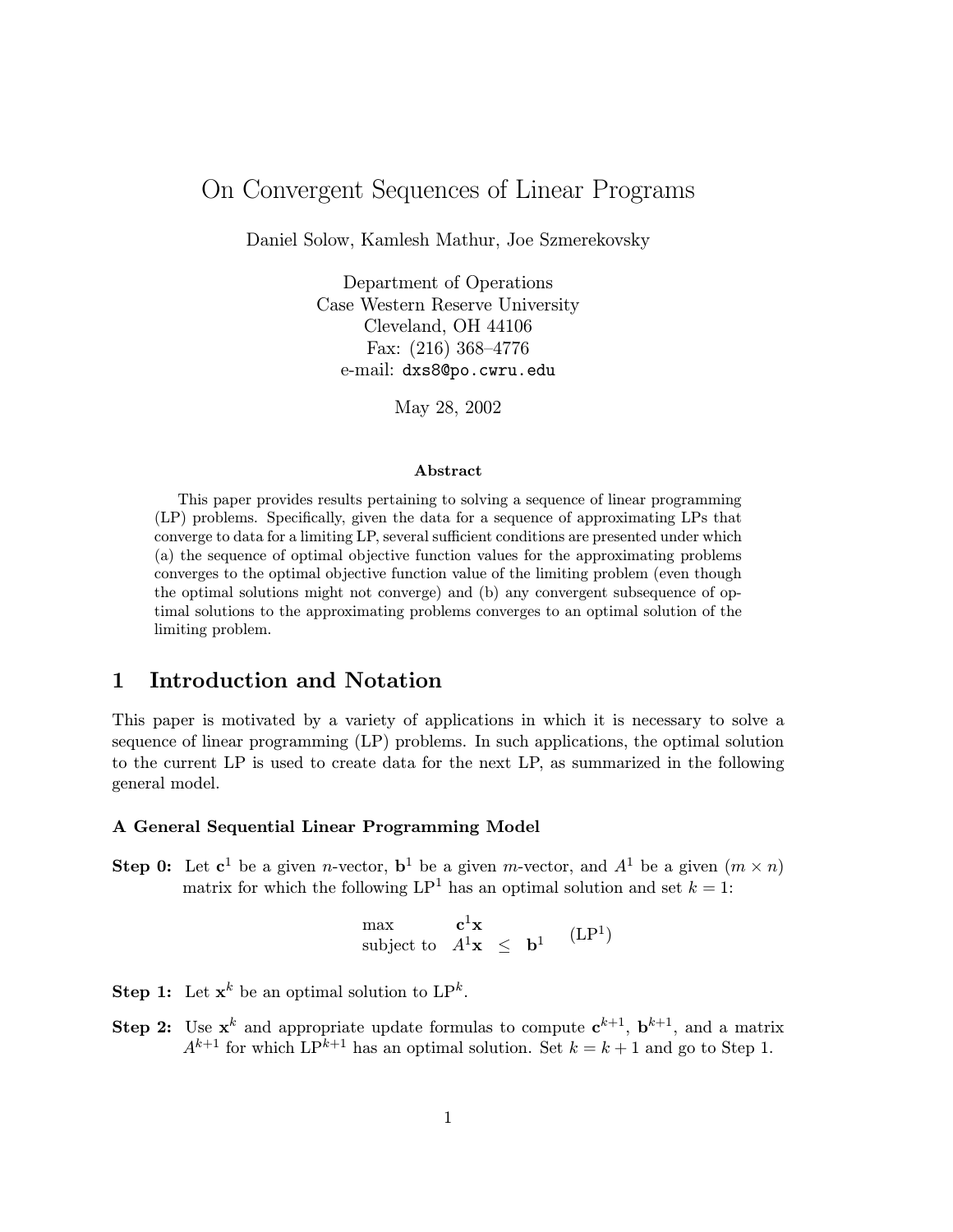Solow et al.  $(2001)$  use such a model to study the emergence of *functional specialization* the property that, over time, individuals in a community tend to spend virtually all of their time performing one, or at most a few, tasks. Another such application arises in Solow and Sengupta (1985) and Solow and Papparizos (1989) to solve the Linear Complementarity Problem, however, in those cases, the sequence of LPs is finite.

A sequence of such problems also arises when the data to a limiting LP are not known directly, but rather, are approximated through a sequence of LPs. In Derman (1970) it is shown that a stochastic dynamic programming problem with finite states and finite actions can be formulated and solved as a linear programming problem. In such a linear program the  $A<sup>k</sup>$  matrix is a function of the estimate of the transition probabilities between states at iteration k. As solutions to the linear program are implemented, additional information regarding the transition probabilities is gained. This additional information is then used to update the estimates for the transition probabilities between states. The resulting estimates are then used in a new formulation with constraints corresponding to  $A^{k+1}$ . Solutions to the new linear program are then implemented and the process repeated, resulting in a sequence of linear programming problems.

A final example of the need to solve a sequence of LPs arises in sampling-based methods to solve two-stage stochastic programming problems [see, for example, Birge (1997)]. In this application, the constraints of the master problems are sequentially refined by using the optimal solutions to a collection of second-stage LPs.

To study general sequences of LPs, for each  $k = 1, 2, \ldots$ , let

 $\mathbf{c}^k$  = an *n*-vector representing the objective function coefficients of LP<sup>k</sup>,  $\mathbf{b}^k$  = an *m*-vector representing the right-hand-side values of LP<sup>k</sup>, and  $A^k$  = the  $(m \times n)$  matrix of constraint coefficients for LP<sup>k</sup>.

Then the associated  $\mathsf{LP}^k$  is:

$$
\begin{array}{ll}\n\text{max} & \mathbf{c}^k \mathbf{x} \\
\text{subject to} & A^k \mathbf{x} \leq \mathbf{b}^k\n\end{array} \quad (\text{LP}^k)
$$

It is assumed that  $(c^k, b^k, A^k) \rightarrow (c^\infty, b^\infty, A^\infty)$ , where  $c^\infty$ ,  $b^\infty$ , and  $A^\infty$  are the data for the limiting  $LP^{\infty}$  and  $(A^k)$  converges to  $A^{\infty}$  element by element, that is, for all i and j,  $(A_{ij}^k) \rightarrow A_{ij}^{\infty}$  as  $k \rightarrow \infty$ .

#### 1.1 Examples and Counter Examples

When looking at geometric examples of such convergent sequences of LPs, two types of results appear reasonable: (1) the optimal objective function values of  $LP^k$  converge to the optimal objective function value of  $LP^{\infty}$  and (2) any convergent subsequence of optimal solutions to LP<sup>k</sup> converges to an optimal solution of LP<sup>∞</sup>. The following examples show that these intuitive results may or may not hold.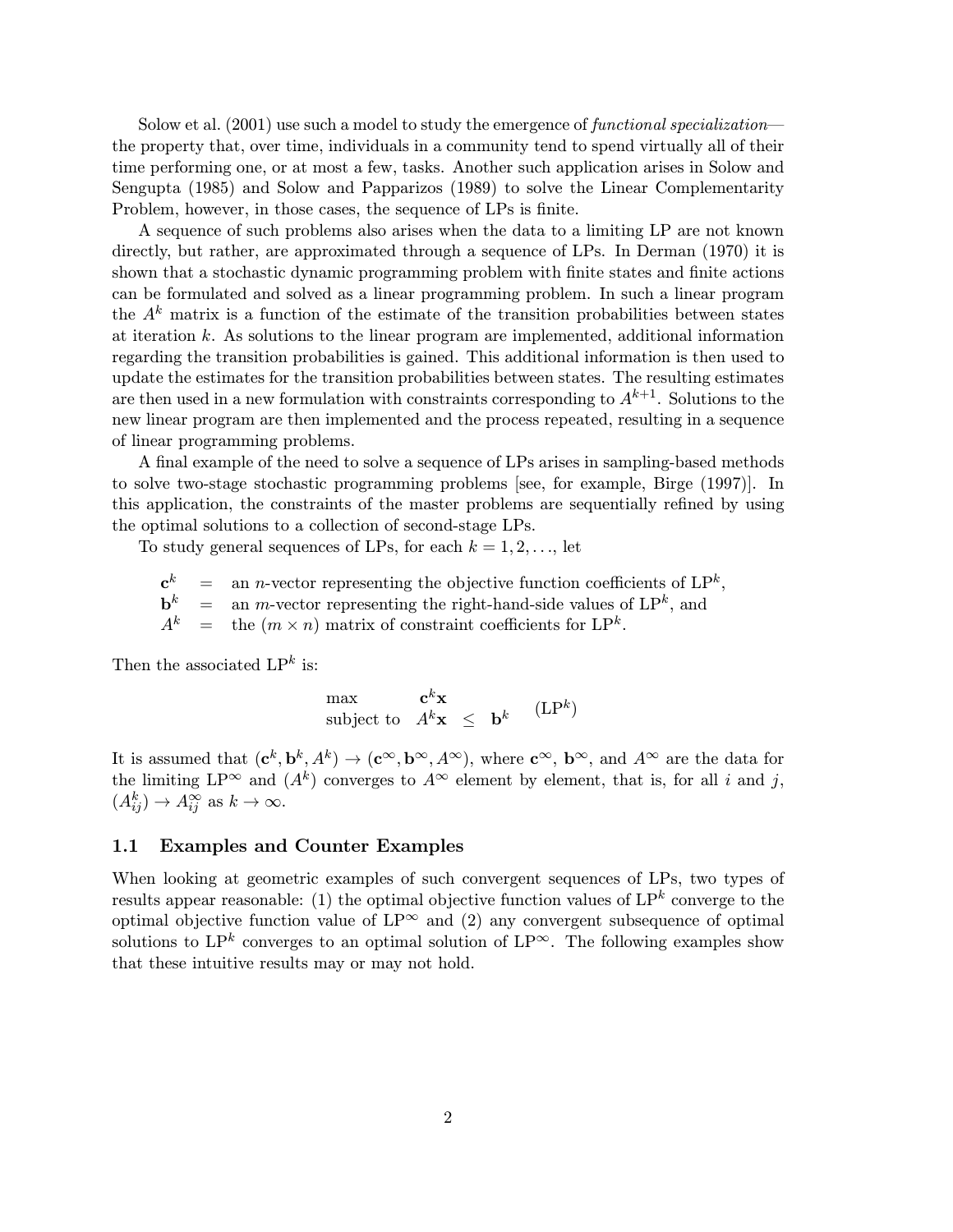Example 1: A Sequence of Optimal LPs that Converge to an Optimal LP in Which the Optimal Objective Function Values and Solutions Converge.

|     | $LP^k$ (Optimal)             |                         |              |                                                    | $LP^{\infty}$ (Optimal) |       |               |              |                                                                                |  |
|-----|------------------------------|-------------------------|--------------|----------------------------------------------------|-------------------------|-------|---------------|--------------|--------------------------------------------------------------------------------|--|
| max | $x_1 + x_2$                  |                         |              |                                                    | $\max x_1 + x_2$        |       |               |              |                                                                                |  |
|     | s.t. $\frac{1}{k}x_1 \leq 1$ |                         |              |                                                    | s.t. $0x_1 \leq 1$      |       |               |              |                                                                                |  |
|     |                              | $\frac{1}{k}x_2 \leq 1$ |              |                                                    |                         |       | $0x_2 \leq 1$ |              |                                                                                |  |
|     | $x_1$                        | $\leq 1$                |              |                                                    |                         | $x_1$ | $\leq 1$      |              |                                                                                |  |
|     |                              |                         | $x_2 \leq 1$ |                                                    |                         |       |               | $x_2 \leq 1$ |                                                                                |  |
|     |                              |                         |              | $(x_1^k, x_2^k) = (1, 1), \quad x_1^k + x_2^k = 2$ |                         |       |               |              | $(x_1^{\infty}, x_2^{\infty}) = (1, 1), \quad x_1^{\infty} + x_2^{\infty} = 2$ |  |

However, the next two examples show that this need not always happen.

Example 2: A Sequence of Optimal LPs that Converge to an Optimal LP in Which the Optimal Objective Function Values Do Not Converge.

Neither the optimal solutions nor the optimal objective function values of the following sequence of LPs converges to that of the limiting LP:

| $\mathrm{LP}^k \quad \text{(Optimal)}$ |                         |                                                   | $LP^{\infty}$ (Optimal) |                      |                                                                                |  |
|----------------------------------------|-------------------------|---------------------------------------------------|-------------------------|----------------------|--------------------------------------------------------------------------------|--|
| $\max \quad x_1 + x_2$                 |                         |                                                   | $\max x_1 + x_2$        |                      |                                                                                |  |
| s.t. $\frac{1}{k}x_1$ $\leq 0$         |                         |                                                   | s.t. $0x_1 \leq 0$      |                      |                                                                                |  |
|                                        | $\frac{1}{k}x_2 \leq 0$ |                                                   |                         | $0x_2 \leq 0$        |                                                                                |  |
|                                        | $-1 \le x_1 \le 1$      |                                                   |                         | $-1 \leq x_1 \leq 1$ |                                                                                |  |
|                                        | $-1 \le x_2 \le 1$      |                                                   |                         | $-1 \leq x_2 \leq 1$ |                                                                                |  |
|                                        |                         | $(x_1^k, x_2^k) = (0,0), \quad x_1^k + x_2^k = 0$ |                         |                      | $(x_1^{\infty}, x_2^{\infty}) = (1, 1), \quad x_1^{\infty} + x_2^{\infty} = 2$ |  |

Example 3: Another Sequence of Optimal LPs that Converge to an Optimal LP in Which the Optimal Objective Function Values Do Not Converge.

|           | $\mathbf{LP}^k$ (Optimal)                                           |  | $LP^{\infty}$ (Optimal) |  |                                |                                                                 |  |
|-----------|---------------------------------------------------------------------|--|-------------------------|--|--------------------------------|-----------------------------------------------------------------|--|
| $max x_1$ | s.t. $x_1 - \frac{1}{k}x_2 \leq 0$<br>$x_1 \qquad \qquad < \quad 1$ |  | $max x_1$               |  | s.t. $x_1 - 0x_2 \le$<br>$x_1$ |                                                                 |  |
|           | $(x_1^k, x_2^k) = (1, k), \quad x_1^k = 1$                          |  |                         |  |                                | $(x_1^{\infty}, x_2^{\infty}) = (0, 1), \quad x_1^{\infty} = 0$ |  |

In general, LP<sup>∞</sup> can be infeasible, optimal, or unbounded. When LP<sup>∞</sup> is infeasible, it is possible to have a sequence of infeasible LPs that converge to  $LP^{\infty}$ , as shown in the next example.

#### Example 4: A Sequence of Infeasible LPs that Converge to an Infeasible LP.

| $LP^k$ (Infeasible) |  |       |  | $LP^{\infty}$ (Infeasible)                                   |  |       |  |
|---------------------|--|-------|--|--------------------------------------------------------------|--|-------|--|
| max                 |  | $x_1$ |  | max                                                          |  | $x_1$ |  |
|                     |  |       |  | s.t. $1 \leq x_1 \leq -\frac{1}{k}$ s.t. $1 \leq x_1 \leq 0$ |  |       |  |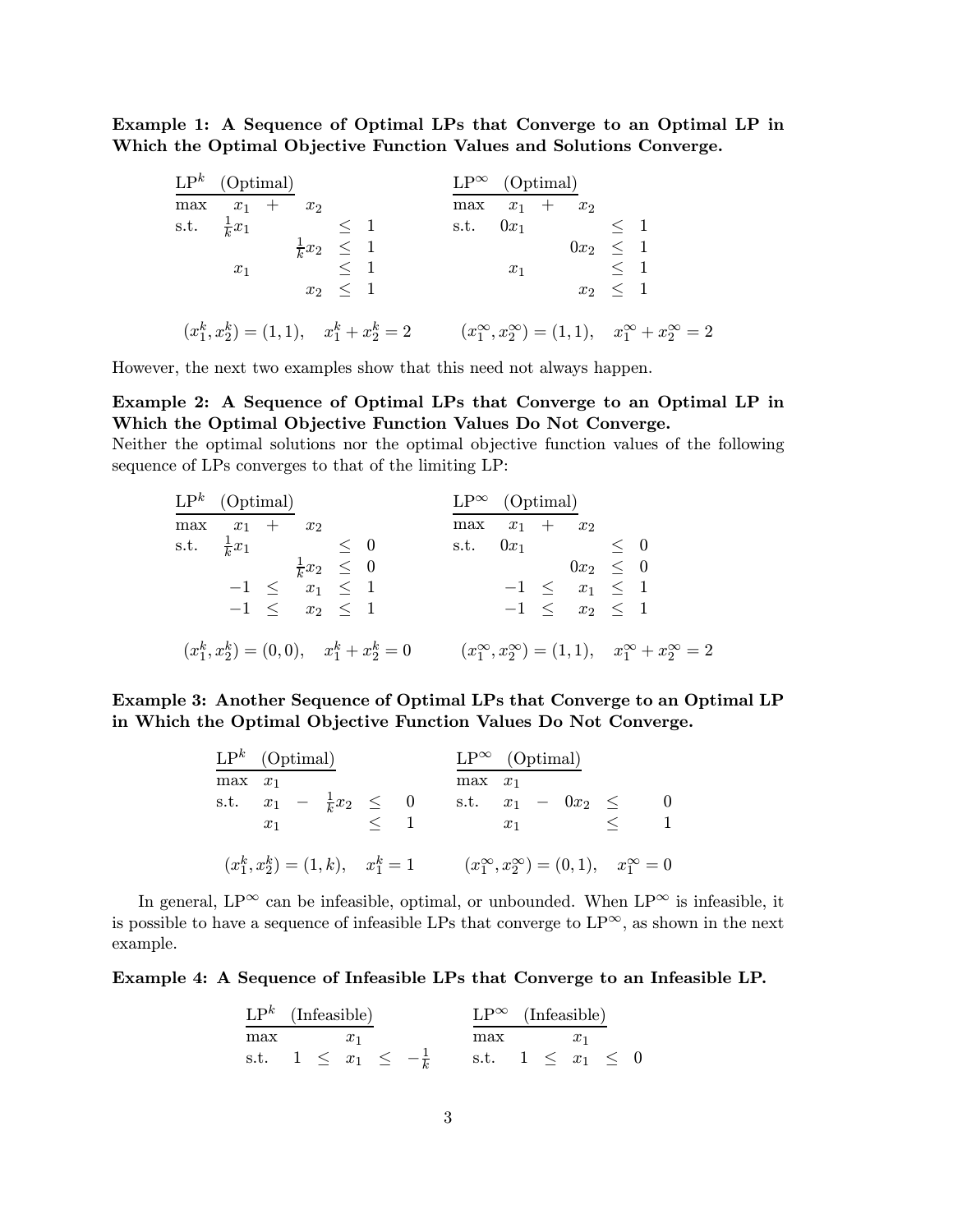The next example shows that is also possible to have a sequence of feasible LPs that converge to an infeasible LP.

Example 5: A Sequence of Feasible LPs that Converge to an Infeasible LP.

|             | $\mathbf{LP}^k$ (Feasible) |                      |  | $LP^{\infty}$ (Infeasible)                                |                      |  |  |
|-------------|----------------------------|----------------------|--|-----------------------------------------------------------|----------------------|--|--|
| $max \ x_1$ |                            |                      |  | $max \quad x_1$                                           |                      |  |  |
|             |                            |                      |  | s.t. $\frac{1}{k}x_1 - x_2 \ge 1$ s.t. $0x_1 - x_2 \ge 1$ |                      |  |  |
|             |                            | $x_1$ , $x_2 \geq 0$ |  |                                                           | $x_1$ , $x_2 \geq 0$ |  |  |

Turning to the case when  $LP^{\infty}$  is unbounded, the following three examples show that the desired convergence results may or may not hold.

Example 6: A Sequence of Infeasible LPs that Converge to an Unbounded LP.

| $LP^k$ (Infeasible) |       |                              | $LP^{\infty}$ (Unbounded) |                   |  |
|---------------------|-------|------------------------------|---------------------------|-------------------|--|
| max                 | $x_2$ |                              | max                       | $x_2$             |  |
|                     |       | s.t. $x_1 \leq -\frac{1}{k}$ | s.t. $x_1 \leq 0$         |                   |  |
|                     |       | $x_1, x_2 \geq 0$            |                           | $x_1, x_2 \geq 0$ |  |

#### Example 7: A Sequence of Optimal LPs that Converge to an Unbounded LP.

|             | $\mathbf{LP}^k$ (Optimal) |  | $LP^{\infty}$ (Unbounded)                                          |  |  |
|-------------|---------------------------|--|--------------------------------------------------------------------|--|--|
| max         | $x_1$                     |  | $max \quad x_1$<br>s.t. $\frac{1}{k}x_1 \leq 1$ s.t. $0x_1 \leq 1$ |  |  |
| $x_1^k = k$ |                           |  |                                                                    |  |  |

Example 8: A Sequence of Unbounded LPs that Converge to an Unbounded LP.  $\mathbf{L} \mathbf{D}^k$  (U i i)  $\mathbf{L} \mathbf{D} \infty$  (U i i)

| $LP^{\kappa}$ (Unbounded)   |                   |       |  | $LP^{\infty}$ (Unbounded) |                   |       |  |
|-----------------------------|-------------------|-------|--|---------------------------|-------------------|-------|--|
| max                         |                   | $x_2$ |  | max                       |                   | $x_2$ |  |
| s.t. $x_1 \leq \frac{1}{k}$ |                   |       |  | s.t. $x_1 \leq 0$         |                   |       |  |
|                             | $x_1, x_2 \geq 0$ |       |  |                           | $x_1, x_2 \geq 0$ |       |  |

#### 1.2 Notation

The examples in Section 1.1 indicate that conditions are needed to establish the desired convergence results. A number of such conditions are presented in Sections 2 and 3 along with answers to the following questions:

- 1. Under what conditions does the sequence of optimal objective function values converge to the optimal objective function value of the limiting LP (even though the sequence of optimal solutions might not converge)?
- 2. Under what conditions does any convergent subsequence of optimal solutions to the approximating LPs converge to an optimal solution of the limiting LP?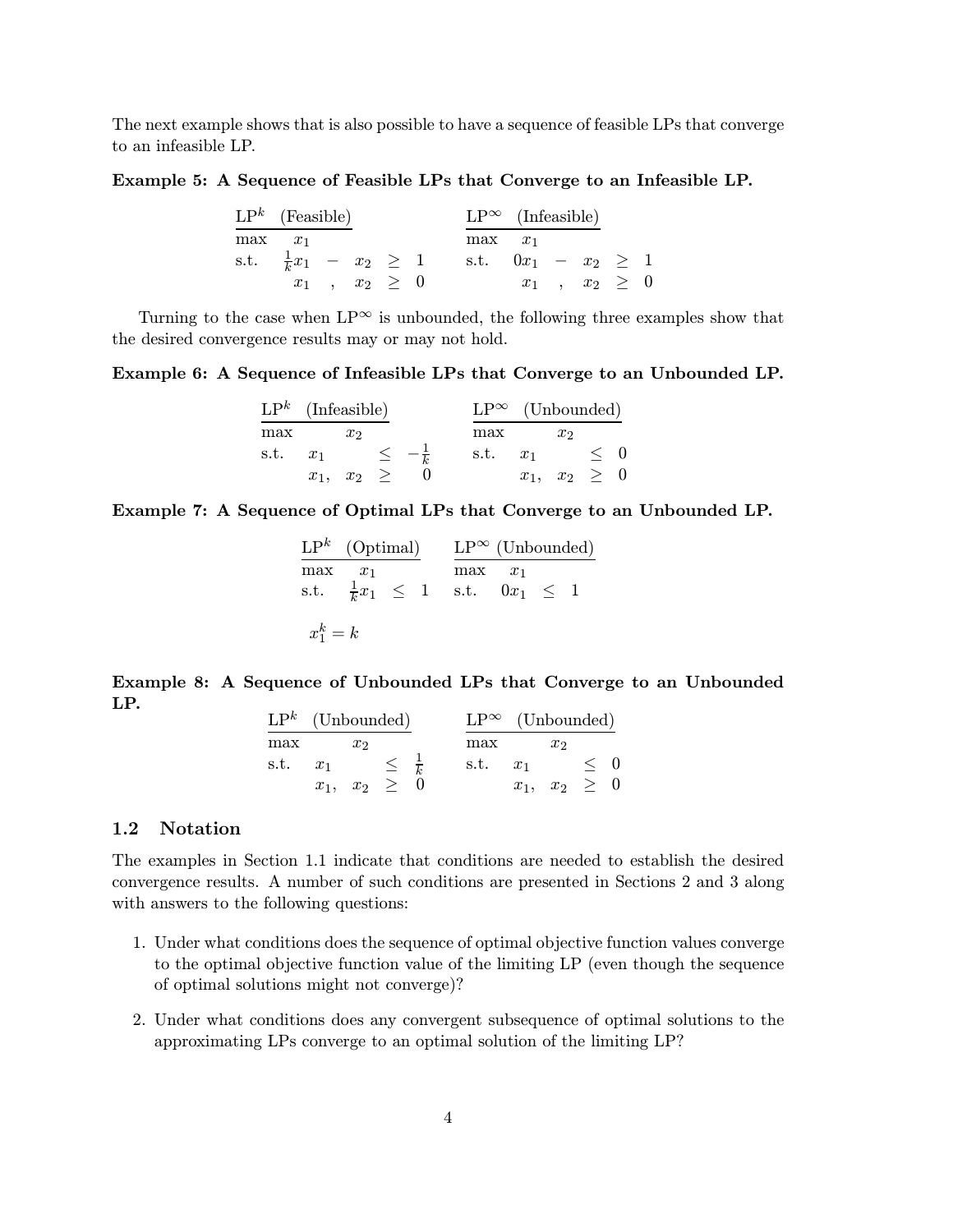To simplify the analysis, it is now shown that it suffices to study a sequence of LPs in which the objective function coefficients and right-hand-side values are the same from one problem to the next and only the A matrix changes. To that end, introducing two new variables y and z, note that  $LP^k$  is equivalent to the following LP, in which only the coefficient matrix changes:

$$
\begin{array}{cccc}\n\max & z \\
\text{s.t.} & \mathbf{c}^k \mathbf{x} & - & z & = & 0 \\
A^k \mathbf{x} & - & \mathbf{b}^k y & \leq & \mathbf{0} \\
y & = & 1\n\end{array}
$$

As a result of the foregoing equivalence, consider now a sequence of LPs in which only the coefficient matrix  $A^k$  changes from one problem to the next.

To achieve the desired convergence results, the following LPs are used. For given vectors  $\mathbf{c} \in \mathbb{R}^n$ ,  $\mathbf{b} \in \mathbb{R}^m$ , and  $\mathbf{e} = (1, \ldots, 1) \in \mathbb{R}^m$ , define the following primal and dual LPs, for every  $(m \times n)$  matrix A and real number  $\epsilon > 0$ :

|               | Primal LP $(A, \epsilon)$                                | Dual DLP $(A, \epsilon)$           |  |
|---------------|----------------------------------------------------------|------------------------------------|--|
| max <b>cx</b> |                                                          | min $ub + \epsilon ue$             |  |
|               | s.t. $A\mathbf{x} \leq \mathbf{b} + \epsilon \mathbf{e}$ | s.t. $A^T \mathbf{u} = \mathbf{c}$ |  |
|               |                                                          | $\mathbf{u} > 0$                   |  |

For clarity of notation, here and throughout the paper, transpose notation for vectors is omitted and understood from the context in which the vectors are used. However, transpose notation is used for matrices, where appropriate.

Note that LP( $A^k$ , 0) is the k<sup>th</sup> primal LP in the original sequence and LP( $A^{\infty}$ , 0) is the limiting primal LP. When  $\epsilon > 0$ , LP(A,  $\epsilon$ ) is the  $\epsilon$ -outer LP for LP(A), as depicted in Figure 1. Whenever  $LP(A, \epsilon)$  is optimal, let  $X(A, \epsilon)$  be the set of optimal solutions for  $LP(A, \epsilon)$  and let  $\mathbf{x}(A, \epsilon)$  be any element in  $X(A, \epsilon)$  and  $\mathbf{u}(A, \epsilon) \in \mathbb{R}^m$  be any optimal solution for  $DLP(A, \epsilon)$ . Also, the following observation is used frequently.

**Observation 1.1** If A is a matrix for which  $LP(A, 0)$  is optimal, then  $\forall \epsilon \geq 0$ , the feasible region of  $DLP(A, \epsilon)$  is the same nonempty set.

### 2 Preliminary Convergence Results

As a result of the examples in Section 1.1, it is now assumed that for all  $k$  sufficiently large, LP( $A^k$ , 0) is optimal, that is, there is an integer  $\bar{k}$  such that for all  $k > \bar{k}$ , LP( $A^k$ , 0) is optimal. To simplify the notation in the subsequent analysis, by dropping the first  $\tilde{k}$ problems and then renumbering, from here on it is assumed that:

**Assumption 1:** For each  $k = 1, 2, ..., \mathbf{x}(A^k, 0)$  is an optimal solution for  $LP(A^k, 0)$  and  $\mathbf{x}(A^{\infty}, 0)$  is an optimal solution for  $\text{LP}(A^{\infty}, 0)$ .

Note that the sequence  $(\mathbf{x}(A^k, 0))$  need not converge to  $\mathbf{x}(A^{\infty}, 0)$ . Several sufficient conditions are presented in this section to ensure that the optimal objective function values of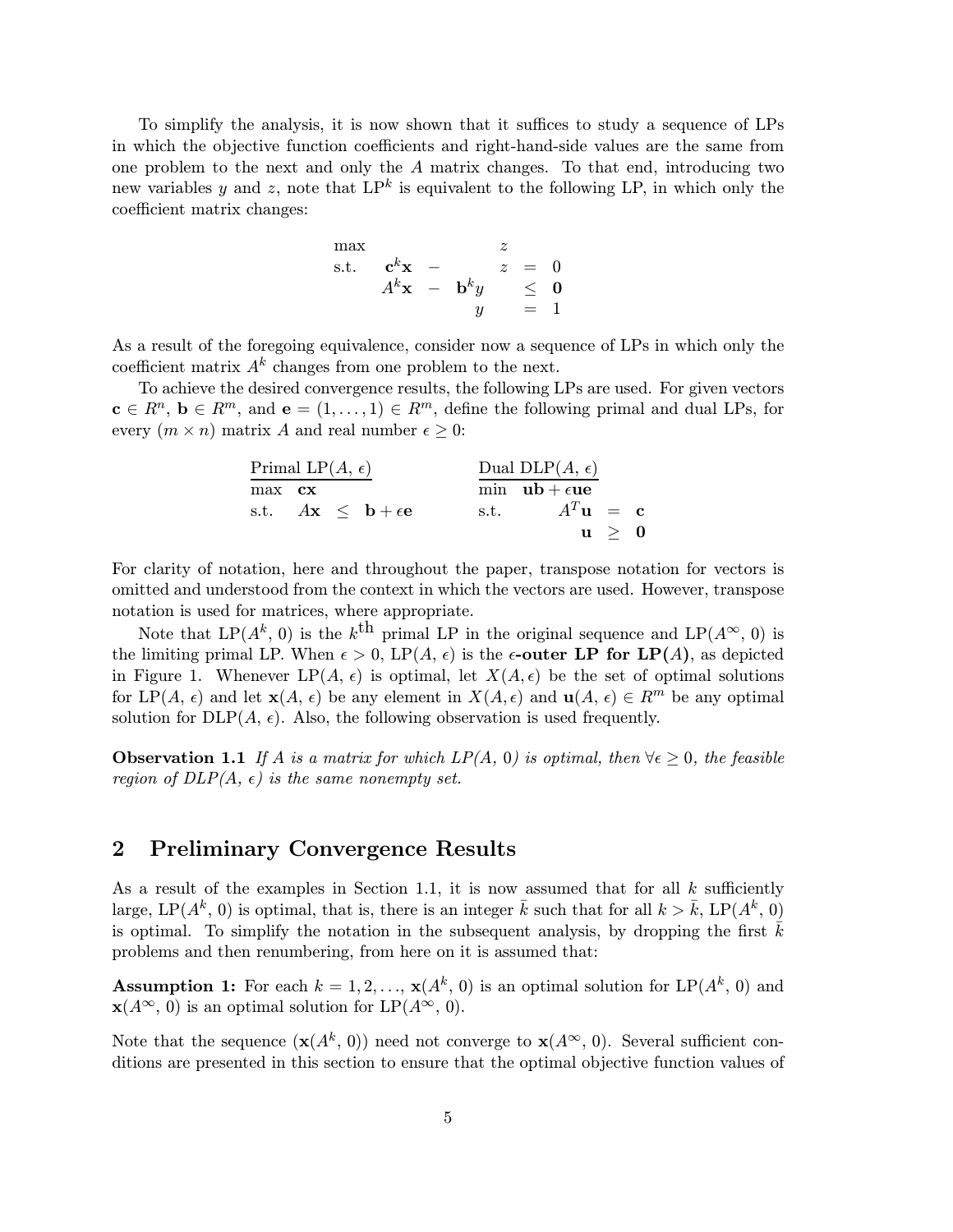

Figure 1: A Linear Program and its  $\epsilon$ -Outer Linear Program.

 $LP(A^k, 0)$  converge to that of  $LP(A^{\infty}, 0)$ , that is,  $(c\mathbf{x}(A^k, 0)) \to c\mathbf{x}(A^{\infty}, 0)$ , even though the optimal solutions might not converge. The approach to doing so is to show that for every real number  $\delta > 0$  and k sufficiently large, the following two inequalities hold:

$$
\mathbf{cx}(A^k, 0) < \mathbf{cx}(A^\infty, 0) + \delta \tag{1}
$$

and

$$
cx(A^k, 0) > cx(A^{\infty}, 0) - \delta.
$$
 (2)

Besides Assumption 1, additional assumptions are needed to establish the inequalities in (1) and (2) and hence rule out the counter examples in Section 1.1. Such sufficient conditions are presented in Sections 2.1 and 2.2.

## 2.1 Sufficient Conditions for the Inequality  $c\mathbf{x}(A^k, 0) < c\mathbf{x}(A^{\infty}, 0) + \delta$ .

The approach used to establish the inequality in (1) requires that for every  $\epsilon > 0$ , the optimal solution to LP( $A^k$ , 0) eventually be feasible for the  $\epsilon$ -outer LP of LP( $A^{\infty}$ , 0). A sufficient condition for this to happen is that there be an integer  $\bar{k}$  such that for all  $k > \bar{k}$ , the sequence  $(\mathbf{x}(A^k, 0))$  lies inside a compact set. To simplify the notation in the subsequent analysis, by dropping the first  $\bar{k}$  problems and then renumbering, it can be assumed that:

**Assumption 2:** There is a compact set  $C \subset \mathbb{R}^n$  such that the specific chosen sequence  $(\mathbf{x}(A^k, 0)) \subseteq C.$ 

Indeed, if Assumption 2 does not hold, then the optimal objective function values for the approximating LPs need not converge to the optimal objective function value of the limiting LP, as shown in Example 3 in Section 1.1.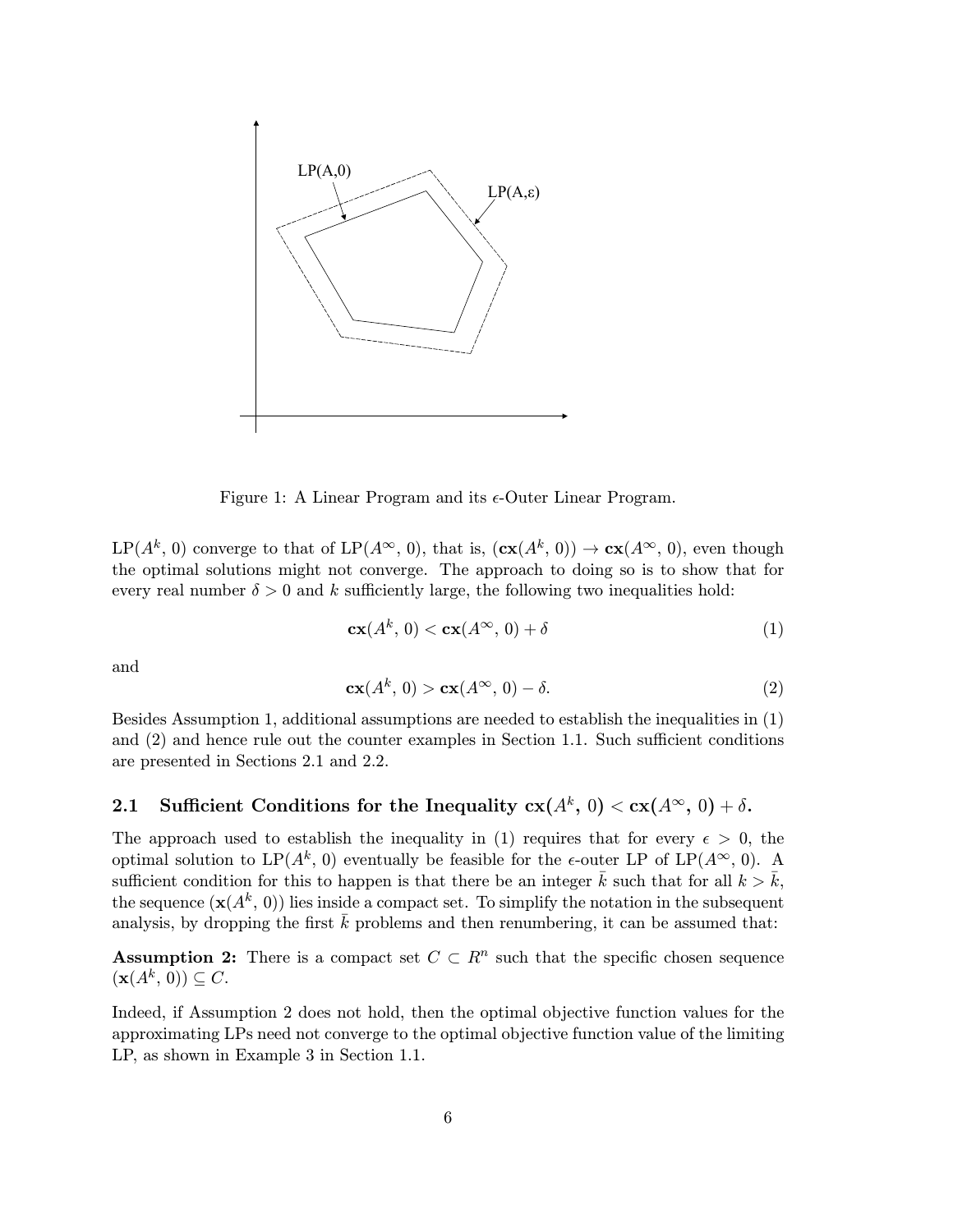With Assumptions 1 and 2, it is now possible to establish that for every  $\epsilon > 0$  and k sufficiently large, the optimal solution to  $LP(A^k, 0)$  is feasible for the  $\epsilon$ -outer LP of  $LP(A^{\infty}, 0)$ .

**Lemma 2.1** Suppose that  $(A^k) \to A^\infty$  and for every  $k = 1, 2, \ldots, x(A^k, 0)$  is optimal for LP( $A^k$ , 0). If there is a compact set  $C \subset R^n$  such that  $(\mathbf{x}(A^k, 0)) \subseteq C$ , then  $\forall \epsilon > 0$ , there is an integer j<sub>1</sub> such that  $\forall k > j_1$ ,  $\mathbf{x}(A^k, 0)$  is feasible for  $LP(A^{\infty}, \epsilon)$ .

**Proof.** Let  $\epsilon > 0$  and note that if  $A^{\infty} \mathbf{x}(A^k, 0) - A^k \mathbf{x}(A^k, 0) \leq \epsilon \mathbf{e}$ , then  $\mathbf{x}(A^k, 0)$  is feasible for LP( $A^{\infty}$ ,  $\epsilon$ ) because

$$
A^{\infty}
$$
**x** $(A^k, 0) \leq A^k$ **x** $(A^k, 0) + \epsilon$ **e** (by assumption)  
 $\leq$ **b** $+\epsilon$ **e** [**x** $(A^k, 0)$  is feasible for LP $(A^k, 0)$ ]

It is now shown that there exists  $j_1$  such that for all  $k>j_1$ ,  $A^{\infty}x(A^k, 0)-A^kx(A^k, 0) \leq \epsilon e$ , which will complete the proof. From here on, let  $A_i^k$  denote row i of matrix  $A^k$  and  $A_i^{\infty}$ denote row *i* of matrix  $A^{\infty}$ .

Because  $(\mathbf{x}(A^k, 0)) \subseteq C$  and C is compact, there is a real number  $M > 0$  such that  $\|\mathbf{x}(A^k, 0)\| < M$  for all k. Also, because  $(A^k) \to A^\infty$ , for each row  $i = 1, \ldots, m$ ,  $||A_i^{\infty} - A_i^k|| \to 0$ . It follows that for each  $i = 1, \ldots, m$ , there is an integer  $k_i$  such that  $||A_i^{\infty} - A_i^k|| \leq \epsilon/M$  for all  $k > k_i$ . Let  $j_1 = \max_i k_i$ . Then for  $k > j_1$  and for each row  $i = 1, \ldots, m, ||A_i^{\infty} - A_i^k|| \leq \epsilon/M$  and so

$$
A_i^{\infty} \mathbf{x}(A^k, 0) - A_i^k \mathbf{x}(A^k, 0) = (A_i^{\infty} - A_i^k) \mathbf{x}(A^k, 0)
$$
  
\n
$$
\leq ||A_i^{\infty} - A_i^k|| ||\mathbf{x}(A^k, 0)||
$$
  
\n
$$
\leq ||A_i^{\infty} - A_i^k|| M \qquad \text{(by definition of } C \text{ and } M)
$$
  
\n
$$
\leq \epsilon \qquad \qquad \text{(by the choice of } j_1)
$$

Now *i* is arbitrary in the foregoing inequality, so  $A^{\infty}x(A^k, 0) - A^kx(A^k, 0) \leq \epsilon e$  for all  $k > j_1$ . As has already been shown, this implies that  $A^{\infty}$ **x**( $A^k$ , 0) ≤ **b** +  $\epsilon$ **e** and so **x**( $A^k$ , 0) is feasible for LP( $A^{\infty}$ ,  $\epsilon$ ) and the proof is complete is feasible for  $LP(A^{\infty}, \epsilon)$  and the proof is complete.

It can be challenging to verify Assumption 2 in a specific application. However, in the following theorem, it is shown that if the feasible region of the limiting LP is compact, then Assumption 2 holds.

**Theorem 2.1** If  $(A^k) \to A^\infty$  and the feasible region of  $LP(A^\infty, 0)$  is compact, and

Assumption 1: For every  $k = 1, 2, ..., \mathbf{x}(A^k, 0)$  is optimal for  $LP(A^k, 0)$  and  $\mathbf{x}(A^{\infty}, 0)$ is optimal for  $LP(A^{\infty}, 0)$ ,

then there is a compact set  $C \subset \mathbb{R}^n$  such that  $(\mathbf{x}(A^k, 0)) \subseteq C$ .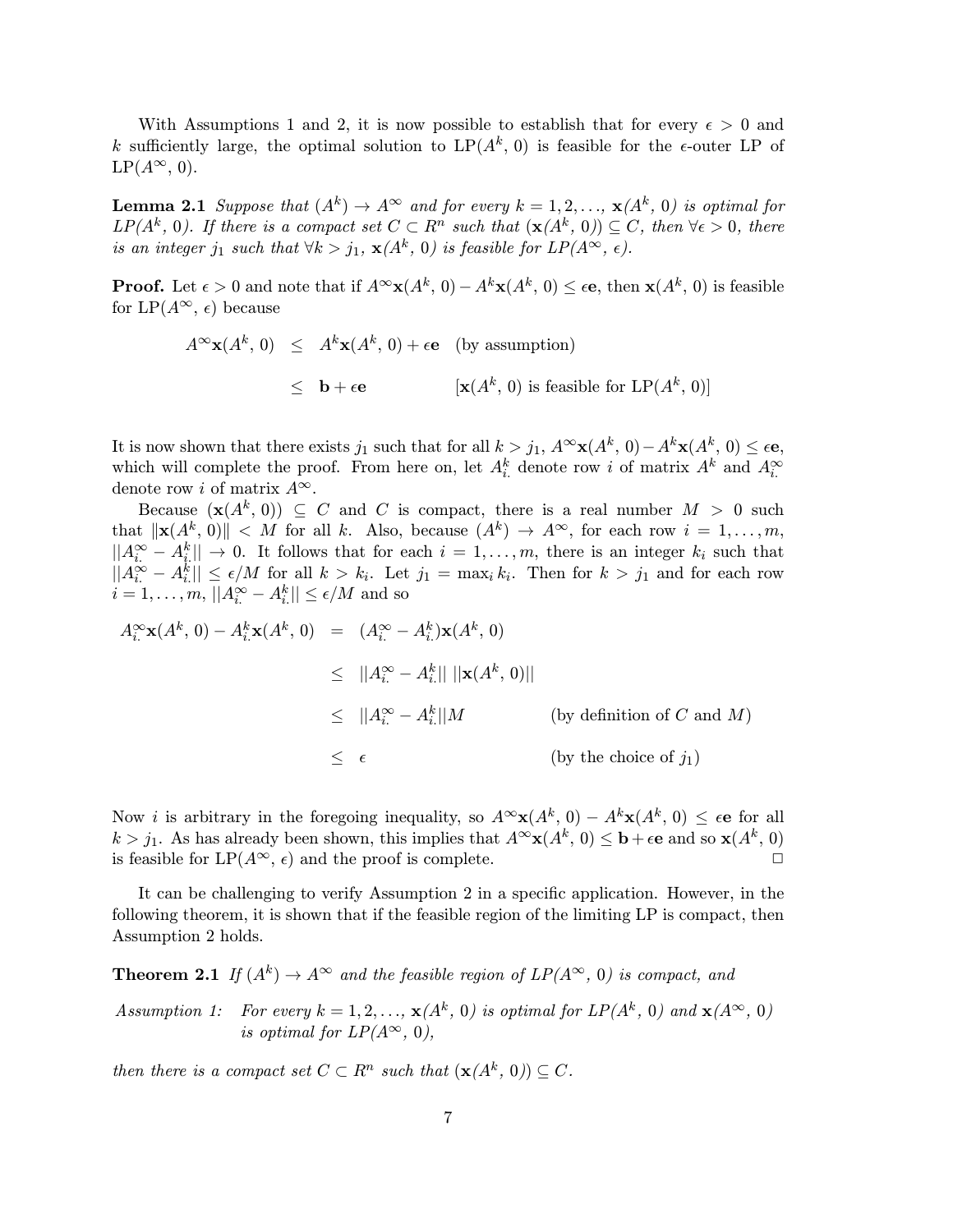Proof. Suppose, to the contrary, that the conclusion is not true. Then there is a subsequence K such that  $\|\mathbf{x}(A^k, 0)\| \to \infty$  as  $k \in K$ . A contradiction is reached by showing that there is a direction  $\mathbf{d} \in \mathbb{R}^n$  with  $\mathbf{d} \neq \mathbf{0}$  such that  $A^{\infty} \mathbf{d} \leq \mathbf{0}$  and hence the feasible region of  $LP(A^{\infty}, 0)$  is not compact. To that end, consider the sequence

$$
\mathbf{d}^k = \frac{\mathbf{x}(A^k, 0)}{\|\mathbf{x}(A^k, 0)\|}, \quad \text{for } k \in K.
$$

Because  $\|\mathbf{d}^k\| = 1$  for all  $k \in K$ , there is a subsequence  $K' \subseteq K$  and a vector  $\mathbf{d} \in R^n$  with  $\|\mathbf{d}\| = 1$  such that  $(\mathbf{d}^k) \to \mathbf{d}$  as  $k \in K'$ . Now each  $\mathbf{x}(A^k, 0)$  is feasible for  $\text{LP}(A^k, 0)$ , so,

$$
A^{k} \mathbf{d}^{k} = \frac{A^{k} \mathbf{x}(A^{k}, 0)}{\|\mathbf{x}(A^{k}, 0)\|} \le \frac{\mathbf{b}}{\|\mathbf{x}(A^{k}, 0)\|}, \quad \text{for all } k \in K'. \tag{3}
$$

Taking the limit as  $k \in K'$  in (3) and using the facts that  $(A^k) \to A^{\infty}$ ,  $(\mathbf{d}^k) \to \mathbf{d}$ , and  $\|\mathbf{x}(A^k, 0)\| \to \infty$  as  $k \in K'$ , it follows that  $A^\infty \mathbf{d} \leq \mathbf{0}$ . Thus, it has been shown that there is a direction  $\mathbf{d} \in \mathbb{R}^n$  with  $\mathbf{d} \neq \mathbf{0}$  such that  $A^{\infty} \mathbf{d} \leq \mathbf{0}$  and hence the feasible region of LP( $A^{\infty}$ , 0) is not compact. This contradiction completes the proof.  $\Box$ 

The proof of Theorem 2.1 applies to any sequence of feasible points for  $LP(A^k, 0)$  and therefore establishes that each  $LP(A^k, 0)$  is compact under the hypothesis of the theorem. With regard to verifying that hypothesis in an application, an explicit representation for the limiting LP is generally not available. However, in some cases, there is enough partial information to ensure that the feasible region is compact. For example, in the application in Solow et al. (2001), the limiting LP contains, among others, the constraints that the variables lie inside the unit simplex and hence the feasible region is compact.

As shown in the next theorem, for Assumption 2 to hold, it suffices for the set of optimal solutions of the limiting LP to be compact, provided that there is a lower bound on the optimal objective function values of the approximating LPs.

**Theorem 2.2** If  $(A^k) \to A^\infty$ , Assumption 1 holds, the set of optimal solutions to  $LP(A^\infty, 0)$ is compact, and there is a real number z such that  $c\mathbf{x}(A^k, 0) \geq z$  for all  $k = 1, 2, \ldots$ , then there is a compact set  $C \subset \mathbb{R}^n$  such that  $(\mathbf{x}(A^k, 0)) \subseteq C$ .

Proof. Suppose that the conclusion of the theorem is not true. Then, as in the proof of Theorem 2.1, there is a subsequence K such that  $\|\mathbf{x}(A^k, 0)\| \to \infty$  as  $k \in K$  as well as a vector  $\mathbf{d} \in \mathbb{R}^n$  and a sequence of directions

$$
\mathbf{d}^k = \frac{\mathbf{x}(A^k, 0)}{\|\mathbf{x}(A^k, 0)\|}, \quad \text{for } k \in K,
$$

such that

$$
(\mathbf{d}^k) \rightarrow \mathbf{d} \quad \text{as } k \in K,
$$
 (4)

$$
\|\mathbf{d}^k\| = 1, \quad \forall k \in K,\tag{5}
$$

$$
\mathbf{d} \neq \mathbf{0}, \tag{6}
$$

 $A^{\infty} \mathbf{d} \leq \mathbf{0},$  (7)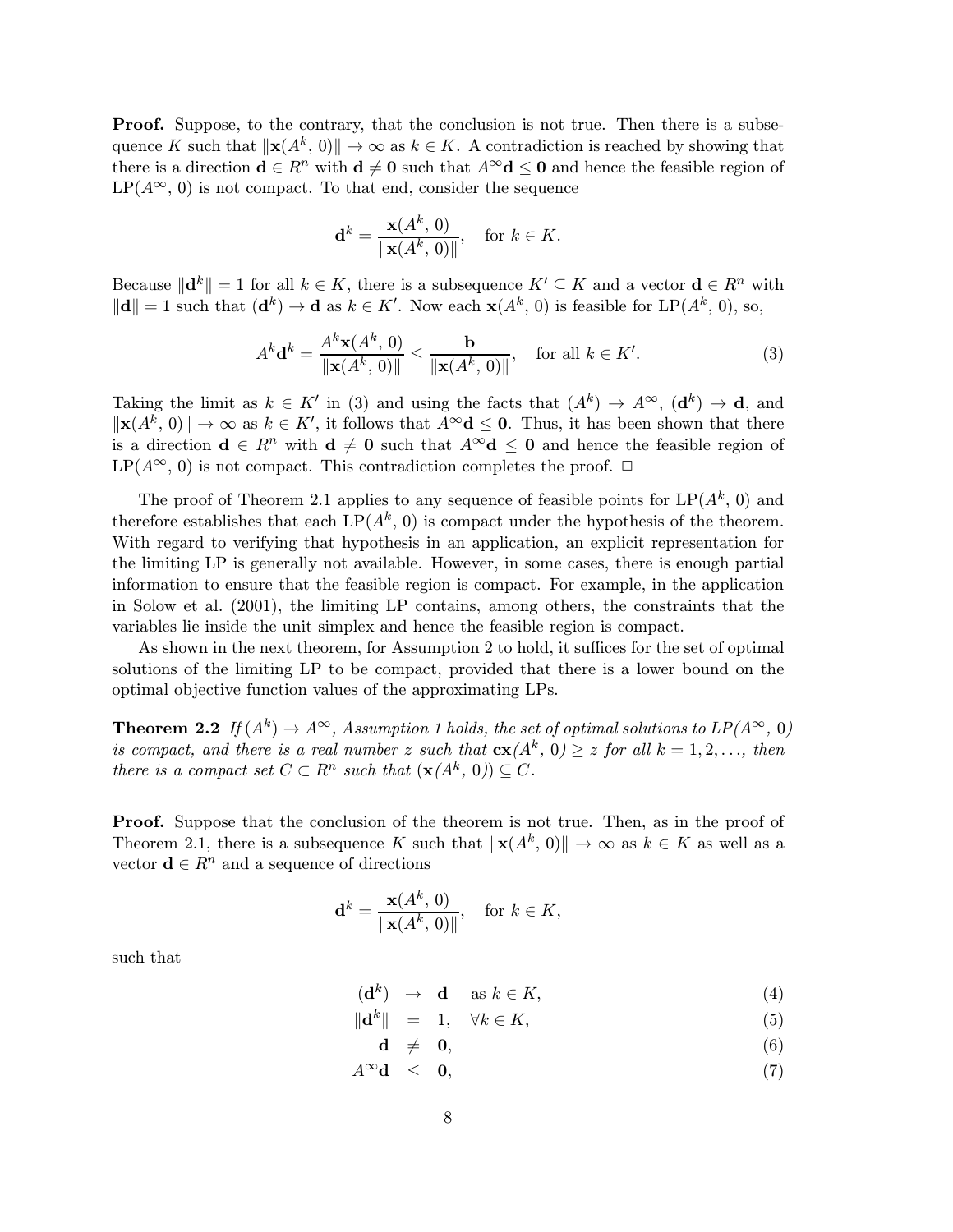Now  $\mathbf{d} \neq \mathbf{0}$  from (6) and  $A^{\infty} \mathbf{d} \leq \mathbf{0}$  from (7), so d is a direction of recession for the feasible region of LP( $A^{\infty}$ , 0). It is now shown that **d** also satisfies **cd**  $\geq 0$  because, for each  $k \in K$ ,

$$
\begin{array}{lcl}\n\mathbf{cx}(A^k, 0) & \geq & z & \text{(by hypothesis)} \\
\mathbf{cd}^k & \geq & z/\|\mathbf{x}(A^k, 0)\| & \text{(divide by } \|\mathbf{x}(A^k, 0)\| > 0).\n\end{array}
$$

The fact that  $cd \geq 0$  follows by taking the limit as  $k \in K$  on both sides of the last inequality.

It has now been shown that d is a nonzero direction in which it is possible to move infinitely far from  $\mathbf{x}(A^{\infty}, 0)$ , stay feasible for LP( $A^{\infty}$ , 0) (because  $A^{\infty} \mathbf{d} \leq 0$ ), and not decrease the objective function (because  $cd \ge 0$ ). In other words, the set of optimal solutions to LP( $A^{\infty}$  0) is not compact. This contradiction completes the proof solutions to  $LP(A^{\infty}, 0)$  is not compact. This contradiction completes the proof.

Assumptions 1 and 2 are now used to establish the first inequality of the convergence result of the optimal objective function values.

**Theorem 2.3** If the sequence  $(A^k) \rightarrow A^{\infty}$  and

Assumption 1: For every  $k = 1, 2, ..., \mathbf{x}(A^k, 0)$  is optimal for  $LP(A^k, 0)$  and  $\mathbf{x}(A^{\infty}, 0)$ is optimal for  $LP(A^{\infty}, 0)$  and

Assumption 2: There is a compact set  $C \subset \mathbb{R}^n$  such that  $(\mathbf{x}(A^k, 0)) \subseteq C$ ,

then  $\forall \delta > 0$ , there is an integer j<sub>1</sub> such that  $\forall k > j_1$ ,  $c\mathbf{x}(A^k, 0) < c\mathbf{x}(A^{\infty}, 0) + \delta$ .

**Proof.** Let  $\delta > 0$ ,  $\mathbf{u}(A^{\infty}, 0)$  be any optimal solution for  $DLP(A^{\infty}, 0)$ , and let  $\epsilon$  be any real number with

$$
0<\epsilon<\frac{\delta}{|{\bf u}(A^\infty,\,0){\bf e}|}
$$

.

Assumptions 1 and 2 in the hypothesis ensure that Observation 1.1 and Lemma 2.1 are true. Hence, using the integer  $j_1$  from Lemma 2.1, it follows that for  $k > j_1$ ,

$$
\mathbf{cx}(A^k, 0) \leq \mathbf{cx}(A^{\infty}, \epsilon) \qquad [\mathbf{x}(A^k, 0) \text{ is feasible for LP}(A^{\infty}, \epsilon) \text{ by Lemma 2.1}]
$$
  
\n
$$
= \mathbf{u}(A^{\infty}, \epsilon) \mathbf{b} + \epsilon \mathbf{u}(A^{\infty}, \epsilon) \mathbf{e} \qquad \text{(duality theory)}
$$
  
\n
$$
\leq \mathbf{u}(A^{\infty}, 0) \mathbf{b} + \epsilon \mathbf{u}(A^{\infty}, 0) \mathbf{e} \qquad [\mathbf{u}(A^{\infty}, 0) \text{ is feasible for DLP}(A^{\infty}, \epsilon) \text{ by Obs. 1.1}]
$$
  
\n
$$
= \mathbf{cx}(A^{\infty}, 0) + \epsilon \mathbf{u}(A^{\infty}, 0) \mathbf{e} \qquad \text{(duality theory)}
$$
  
\n
$$
< \mathbf{cx}(A^{\infty}, 0) + \delta \qquad \text{(definition of } \epsilon)
$$

This establishes the desired inequality and completes the proof.  $\Box$ 

# 2.2 Sufficient Conditions for the Inequality  $c\mathbf{x}(A^k, 0) > c\mathbf{x}(A^{\infty}, 0) - \delta$ .

The approach used to establish the second inequality requires that for every  $\epsilon > 0$ , the optimal solution to the limiting LP be feasible for the  $\epsilon$ -outer LP of LP( $A^k$ , 0), for all k sufficiently large, which is proved in the next lemma using Assumption 1.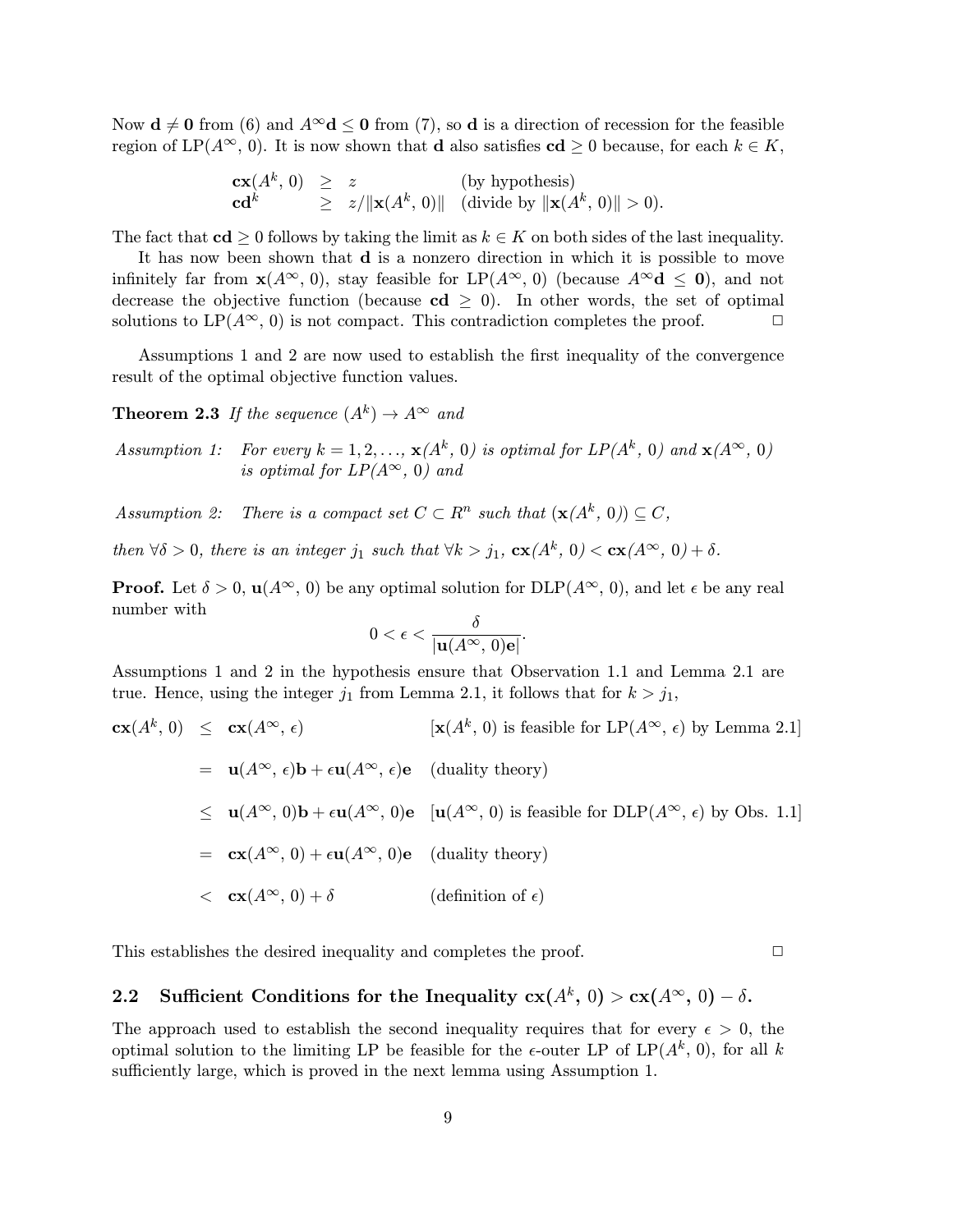**Lemma 2.2** If  $(A^k) \rightarrow A^{\infty}$  and Assumption 1 holds, that is, for every  $k = 1, 2, \ldots$  $\mathbf{x}(A^k, 0)$  is optimal for  $LP(A^k, 0)$  and  $\mathbf{x}(A^{\infty}, 0)$  is optimal for  $LP(A^{\infty}, 0)$ , then  $\forall \epsilon > 0$ , there is an integer j<sub>2</sub> such that  $\forall k > j_2$ ,  $\mathbf{x}(A^{\infty}, 0)$  is feasible for  $LP(A^k, \epsilon)$ .

**Proof.** Let  $\epsilon > 0$  and note that if  $A^k \mathbf{x}(A^{\infty}, 0) - A^{\infty} \mathbf{x}(A^{\infty}, 0) \leq \epsilon \mathbf{e}$ , then  $\mathbf{x}(A^{\infty}, 0)$  is feasible for  $LP(A^k, \epsilon)$  because

$$
A^k \mathbf{x}(A^{\infty}, 0) \leq A^{\infty} \mathbf{x}(A^{\infty}, 0) + \epsilon \mathbf{e}
$$
 (by assumption)  
 $\leq \mathbf{b} + \epsilon \mathbf{e}$  [ $\mathbf{x}(A^{\infty}, 0)$  is feasible for LP $(A^{\infty}, 0)$ ]

It is now shown that there exists  $j_2$  such that for all  $k>j_2$ ,  $A^k\mathbf{x}(A^{\infty}, 0)-A^{\infty}\mathbf{x}(A^{\infty}, 0) \leq \epsilon \mathbf{e}$ , which will complete the proof.

Because  $(A^k) \to A^{\infty}$ , for each row  $i = 1, \ldots, m$ ,  $||A_i^k - A_i^{\infty}|| \to 0$ . It follows that for each  $i = 1, \ldots, m$ , there is an integer  $k_i$  such that  $||A_i^k - A_i^{\infty}|| \leq \epsilon / ||\mathbf{x}(A^{\infty}, 0)||$  for all  $k > k_i$ . Let  $j_2 = \max_i k_i$ . Then for  $k > j_2$  and for each row  $i = 1, \ldots, m$ ,  $||A_i^k - A_i^{\infty}|| \leq \epsilon / ||\mathbf{x}(A^{\infty}, 0)||$ and so

$$
A_i^k \mathbf{x}(A^\infty, 0) - A_i^\infty \mathbf{x}(A^\infty, 0) = (A_i^k - A_i^\infty) \mathbf{x}(A^\infty, 0)
$$
  
\n
$$
\leq ||A_i^k - A_i^\infty|| \, ||\mathbf{x}(A^\infty, 0)||
$$
  
\n
$$
\leq \epsilon
$$
 (by the choice of  $j_2$ )

Now *i* is arbitrary in the foregoing inequality, so  $A^k \mathbf{x}(A^{\infty}, 0) - A^{\infty} \mathbf{x}(A^{\infty}, 0) \leq \epsilon \mathbf{e}$  for all  $k > j_2$ . As has already been shown, this implies that  $A^k \mathbf{x}(A, 0) \leq \mathbf{b} + \epsilon \mathbf{e}$  and so  $\mathbf{x}(A^{\infty}, 0)$  is feasible for  $LP(A^k, \epsilon)$  and the proof is complete. is feasible for  $LP(A^k, \epsilon)$  and the proof is complete.

A final assumption is needed to obtain the second inequality for the proof that the optimal objective function values of  $LP(A^k, 0)$  converge to that of  $LP(A^{\infty}, 0)$ . Two different such assumptions are provided here, the first of which is that there is a sequence of optimal solutions to  $DLP(A^k, 0)$  that lie inside a compact set, that is,

Assumption 3(a): There is a compact set  $D \subset \mathbb{R}^m$  and for each  $k = 1, 2, \ldots$ , an optimal solution  $\mathbf{u}(A^k, 0)$  for  $\text{DLP}(A^k, 0)$  such that  $\mathbf{u}(A^k, 0) \in D$ .

It is now shown that the inequality in  $(2)$  holds under Assumptions 1 and 3(a).

**Theorem 2.4** If the sequence  $(A^k) \rightarrow A^{\infty}$  and

| <i>Assumption 1:</i> | For every $k = 1, 2, , \mathbf{x}(A^k, 0)$ is optimal for $LP(A^k, 0)$ and |
|----------------------|----------------------------------------------------------------------------|
|                      | $\mathbf{x}(A^{\infty}, 0)$ is optimal for $LP(A^{\infty}, 0)$ and         |

Assumption 3(a): There is a compact set  $D \subset \mathbb{R}^m$  and for each  $k = 1, 2, \ldots$ , an optimal solution  $\mathbf{u}(A^k, 0)$  for  $DLP(A^k, 0)$  such that  $\mathbf{u}(A^k, 0) \in D$ ,

then  $\forall \delta > 0$ , there is an integer  $j_2$  such that  $\forall k > j_2$ ,  $c\mathbf{x}(A^k, 0) > c\mathbf{x}(A^{\infty}, 0) - \delta$ .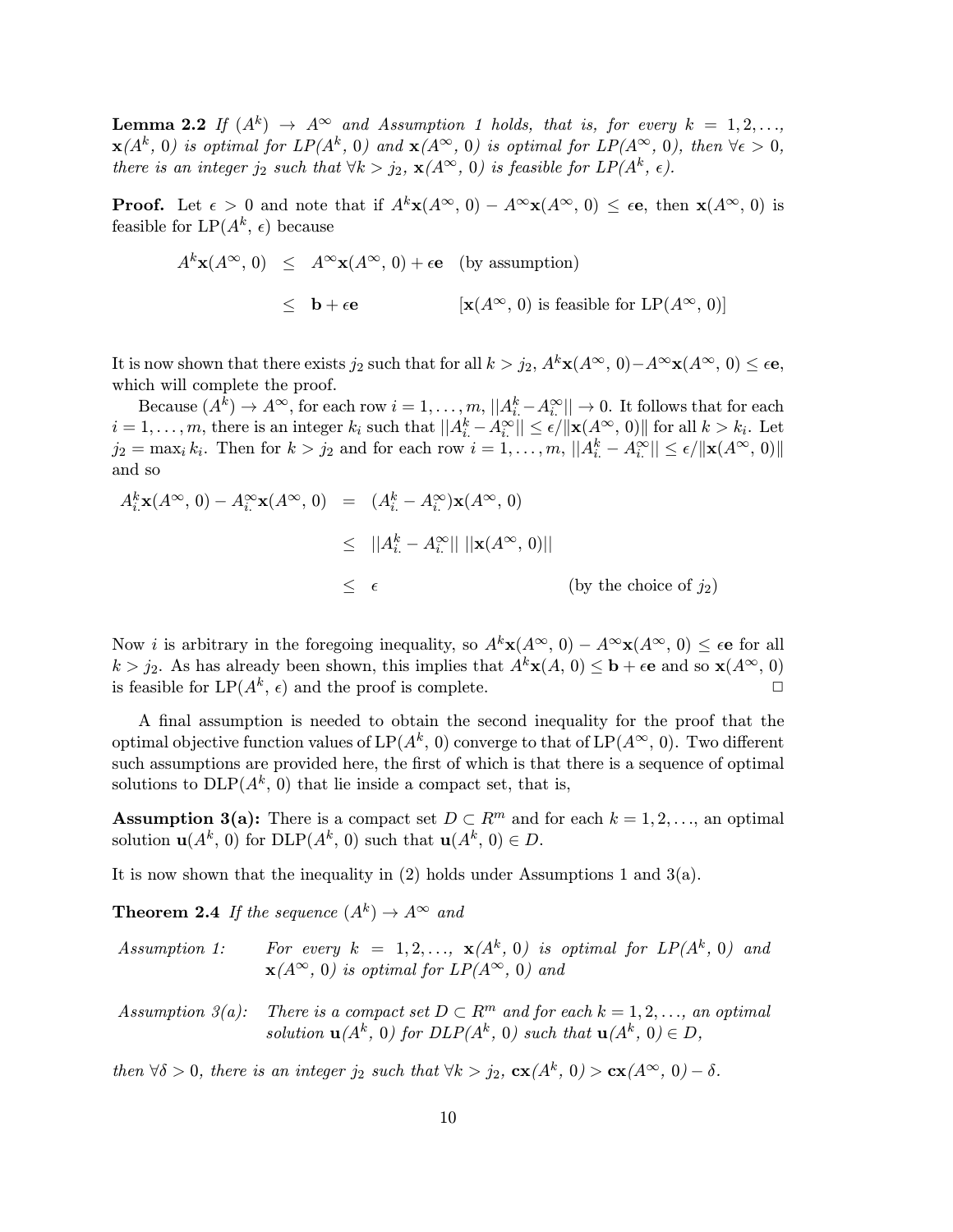**Proof.** Let  $\delta > 0$  and, from Assumption 3(a), let  $u(A^k, 0)$  be an optimal solution for  $DLP(A^k, 0)$  with  $u(A^k, 0) \in D$ . Because D is compact, it follows that there is a real number  $M > 0$  such that for each  $k = 1, 2, \ldots$ ,

$$
\mathbf{u}(A^k, 0)\mathbf{e} < M. \tag{8}
$$

Now let  $\epsilon$  be any real number with  $0 < \epsilon < \delta/M$ . Assumption 1 ensures that Observation 1.1 and Lemma 2.2 are true. Hence, using the integer  $j_2$  from Lemma 2.2, it follows that for all  $k>j_2$ ,

$$
c\mathbf{x}(A^{\infty}, 0) \leq c\mathbf{x}(A^{k}, \epsilon) \qquad [\mathbf{x}(A^{\infty}, 0) \text{ is feasible for LP}(A^{k}, \epsilon) \text{ by Lemma 2.2}]
$$
  
\n
$$
= \mathbf{u}(A^{k}, \epsilon)\mathbf{b} + \epsilon \mathbf{u}(A^{k}, \epsilon)\mathbf{e} \qquad \text{(duality theory)}
$$
  
\n
$$
\leq \mathbf{u}(A^{k}, 0)\mathbf{b} + \epsilon \mathbf{u}(A^{k}, 0)\mathbf{e} \qquad [\mathbf{u}(A^{k}, 0) \text{ is feasible for DLP}(A^{k}, \epsilon) \text{ by Obs. 1.1}]
$$
  
\n
$$
< \mathbf{u}(A^{k}, 0)\mathbf{b} + \epsilon M \qquad \qquad [\text{from (8)}]
$$
  
\n
$$
= \mathbf{c}\mathbf{x}(A^{k}, 0) + \epsilon M \qquad \qquad \text{(duality theory)}
$$
  
\n
$$
< \mathbf{c}\mathbf{x}(A^{k}, 0) + \delta \qquad \qquad \text{(definition of } \epsilon)
$$

Equivalently,

$$
c\mathbf{x}(A^k, 0) > c\mathbf{x}(A^\infty, 0) - \delta.
$$

This establishes the desired inequality and completes the proof.  $\Box$ 

In a specific application, it can be challenging to check Assumption 3(a). Using Assumptions 1 and 2, the next theorem provides a verifiable sufficient condition on the limiting  $LP$ —namely, that the set of optimal solutions to the dual of the limiting LP is compact—to ensure that Assumption 3(a) holds.

Theorem 2.5 Suppose that Assumptions 1 and 2 hold. If there does not exist an m-vector  $\mathbf{d} \neq \mathbf{0}$  such that  $(A^{\infty})^T \mathbf{d} = \mathbf{0}$ ,  $\mathbf{d} \geq \mathbf{0}$ , and  $\mathbf{b} \mathbf{d} = 0$ , then there is a compact set  $D \subset R^m$  and for each  $k = 1, 2, \ldots$ , an optimal solution  $\mathbf{u}(A^k, 0)$  for  $DLP(A^k, 0)$  such that  $\mathbf{u}(A^k, 0) \in D$ .

Proof. Suppose that the conclusion is not true. Thus, it is possible to construct a subsequence K of optimal solutions  $u(A^k, 0)$  for  $DLP(A^k, 0)$  such that  $||u(A^k, 0)|| \to \infty$  as  $k \in K$ . A contradiction is reached by showing that there is an m-vector  $d \neq 0$  such that  $(A^{\infty})^T$ **d** = **0**, **d**  $\geq$  **0**, and **bd** = 0. To that end, define the sequence

$$
\mathbf{d}^k = \frac{\mathbf{u}(A^k, 0)}{\|\mathbf{u}(A^k, 0)\|} \quad \text{for } k \in K.
$$

Clearly,  $||\mathbf{d}^k|| = 1$  for all  $k \in K$ . Thus, there exists a subsequence K' of K and a vector  $\mathbf{d} \in R^n$  with  $\|\mathbf{d}\| = 1$  such that  $(\mathbf{d}^k) \to \mathbf{d}$  as  $k \in K'$ . In addition, because  $\mathbf{u}(A^k, 0) \geq 0$  for all  $k \in K'$ ,  $\mathbf{d}^k \geq \mathbf{0}$  for all  $k \in K'$  and so  $\mathbf{d} \geq \mathbf{0}$ .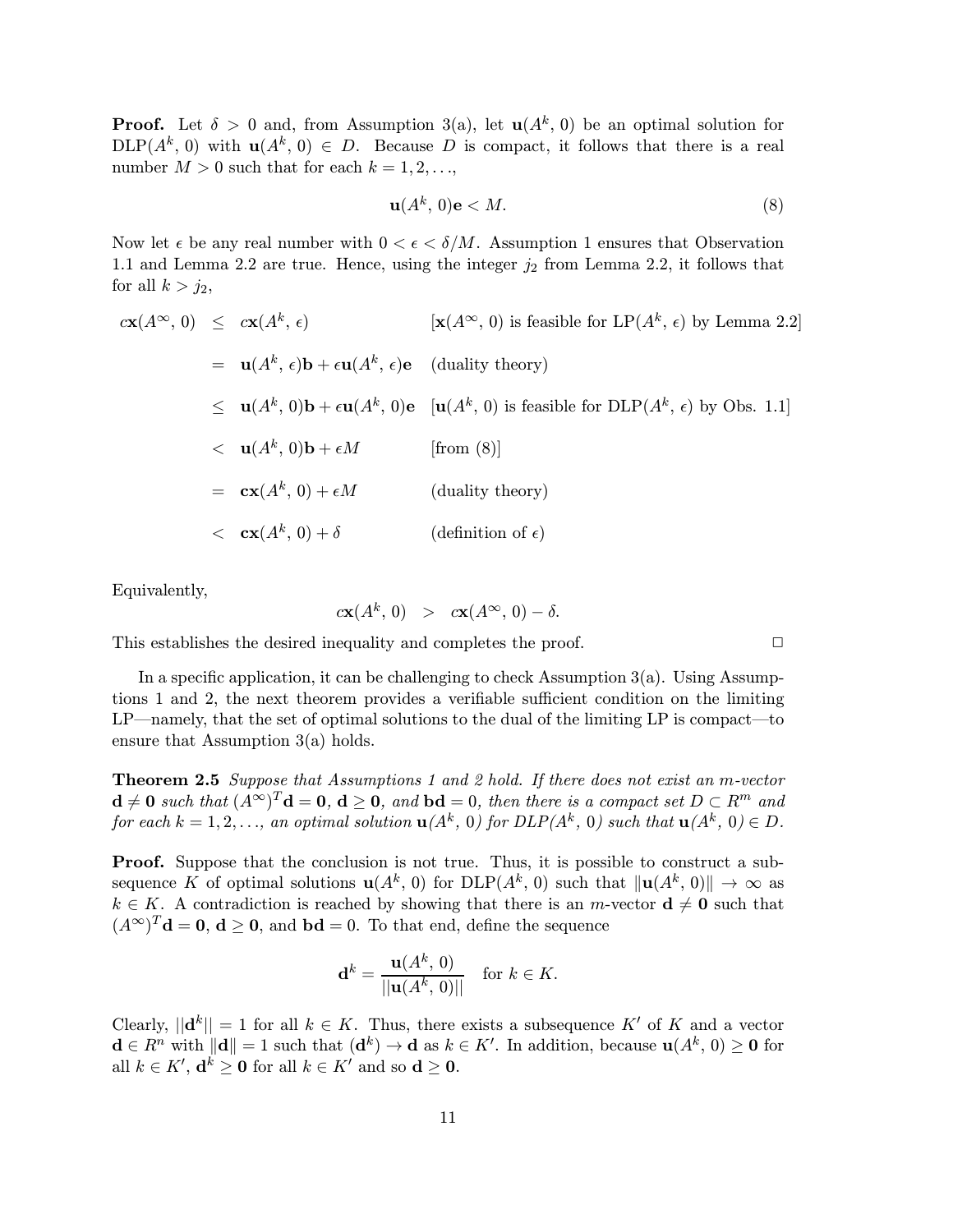Now consider the sequence

$$
(Ak)T \mathbf{d}k = \frac{(Ak)T \mathbf{u}(Ak, 0)}{\|\mathbf{u}(Ak, 0)\|} = \frac{\mathbf{c}}{\|\mathbf{u}(Ak, 0)\|} \text{ for } k \in K'.
$$

Taking the limit over  $k \in K'$  on both sides of the foregoing equality and noting that **c** is a constant vector and  $\|\mathbf{u}(A^k, 0)\| \to \infty$ , it follows that  $(A^{\infty})^T \mathbf{d} = \mathbf{0}$ .

Finally consider the sequence

$$
\mathbf{bd}^k = \frac{\mathbf{bu}(A^k, 0)}{\|\mathbf{u}(A^k, 0)\|} = \frac{\mathbf{cx}(A^k, 0)}{\|\mathbf{u}(A^k, 0)\|} \text{ for } k \in K'.
$$

Taking the limit over  $k \in K'$  on both sides of the foregoing equality and noting that, by Assumption 2, the values  $\mathbf{x}(A^k, 0)$  belong to a compact set and  $\|\mathbf{u}(A^k, 0)\| \to \infty$ , it follows that  $\mathbf{bd} = 0$ .

That is, **d** satisfies  $\mathbf{d} \neq \mathbf{0}$ ,  $\mathbf{d} \geq \mathbf{0}$ ,  $(A^{\infty})^T \mathbf{d} = \mathbf{0}$ , and  $\mathbf{b} \mathbf{d} = 0$ . This contradicts the proof hypothesis and completes the proof. 2

While Assumption 3(a) provides a sufficient condition on the collection of dual LPs to obtain the inequality in the conclusion of Theorem 2.4, the following assumption on the primal LPs provides another alternative.

Assumption 3(b).  $\forall \epsilon > 0$ ,  $\exists$  an integer k and a feasible solution  $\bar{\mathbf{x}}^k$  for LP( $A^k$ , 0) such that  $\|\bar{\mathbf{x}}^k - \mathbf{x}(A^{\infty}, 0)\| < \epsilon$ .

The next theorem establishes the same inequality as in Theorem 2.4 except under Assumptions 1 and  $3(b)$ .

**Theorem 2.6** If the sequence  $(A^k) \rightarrow A^{\infty}$  and

- Assumption 1: For every  $k = 1, 2, ..., \mathbf{x}(A^k, 0)$  is optimal for  $LP(A^k, 0)$  and  $\mathbf{x}(A^{\infty}, 0)$  is optimal for  $LP(A^{\infty}, 0)$  and
- Assumption 3(b):  $\forall \epsilon > 0$ ,  $\exists$  an integer k and a feasible solution  $\bar{\mathbf{x}}^k$  for  $LP(A^k, 0)$  such that  $\|\bar{\mathbf{x}}^k - \mathbf{x}(A^\infty, 0)\| < \epsilon$ ,

then  $\forall \delta > 0$ , there is an integer  $j_2$  such that  $\forall k > j_2$ ,  $c\mathbf{x}(A^k, 0) > c\mathbf{x}(A^{\infty}, 0) - \delta$ .

**Proof.** Let  $\delta > 0$ . From Assumption 3(b), by setting  $\epsilon = 1/k$  for each  $k = 1, 2, \ldots$ it is possible to construct a sequence  $(\bar{\mathbf{x}}^k)$  of feasible solutions for LP( $A^k$ , 0) such that  $(\bar{\mathbf{x}}^k) \to \mathbf{x}(A^\infty, 0)$ . By continuity of the function  $f(\mathbf{x}) = \mathbf{c}\mathbf{x}$  at the point  $\mathbf{x}(A^\infty, 0)$ , it follows that  $(c\bar{x}^k) \to c\bar{x}(A^\infty, 0)$ . In particular, for  $\delta > 0$ ,  $\exists$  an integer  $j_2$  such that  $\forall k > j_2$ ,  $|\mathbf{c}\bar{\mathbf{x}}^k - \mathbf{c}\mathbf{x}(A^\infty, 0)| < \delta$ , so

$$
\mathbf{c}\bar{\mathbf{x}}^k > \mathbf{c}\mathbf{x}(A^\infty, 0) - \delta. \tag{9}
$$

Thus, for  $k > j_2$ ,

$$
\begin{array}{rcl}\n\mathbf{cx}(A^k, 0) & \geq & \mathbf{c}\bar{\mathbf{x}}^k \\
& > & \mathbf{cx}(A^\infty, 0) - \delta \quad \text{[from (9)]} \\
\end{array}
$$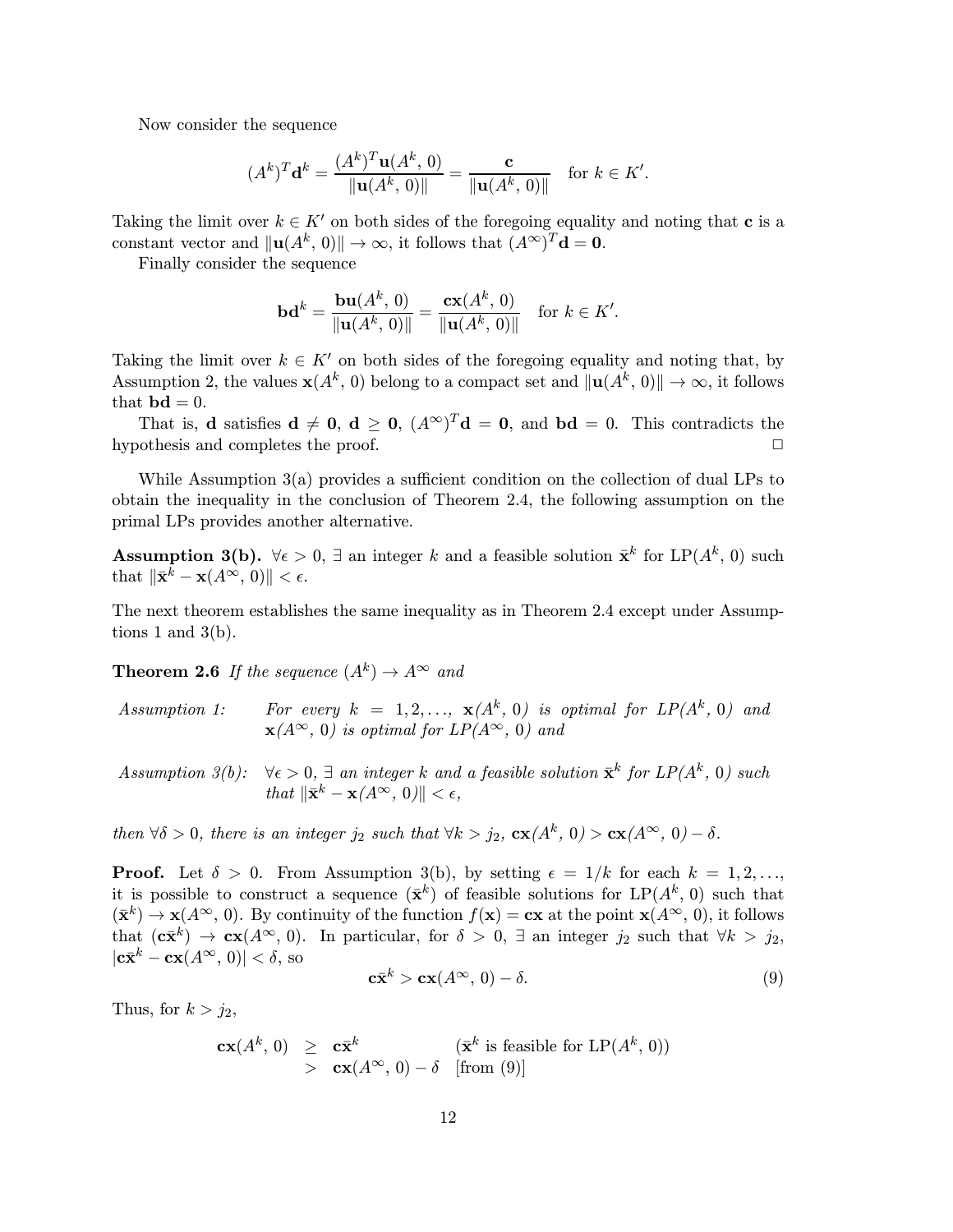This establishes the desired inequality and completes the proof.  $\Box$ 

It is interesting to note that Assumption 3(b) fails to hold in Example 2 in Section 1.1, thus explaining why the sequence of optimal objective function values in that example does not converge to the optimal objective function of the limiting problem. Also, Solow et al. (2001) use the special structure of the sequence of LPs in their application to establish that Assumption 3(b) holds. For other applications, it would be useful to have conditions on the sequence of LPs and the limiting LP under which Assumption 3(b) holds. One such condition is when  $\mathbf{x}(A^{\infty}, 0)$  is feasible for each  $\text{LP}(A^k, 0)$ , for then  $\bar{\mathbf{x}}^k = \mathbf{x}(A^{\infty}, 0)$ . Two additional conjectures that ensure the existence of the desired feasible solution  $\bar{\mathbf{x}}^k$  are presented next.

**Conjecture 2.1** If whenever constraint i is binding at the optimal solution to  $LP(A^{\infty}, 0)$ , it follows that constraint i is binding at the optimal solution to  $LP(A^k, 0)$  for all k sufficiently large, then  $\forall \epsilon > 0$ ,  $\exists$  an integer k and a feasible solution  $\bar{\mathbf{x}}^k$  for  $LP(A^k, 0)$  such that  $\|\bar{\mathbf{x}}^k - \mathbf{x}(A^\infty, 0)\| < \epsilon.$ 

Conjecture 2.2 If  $\exists$  an integer j such that  $\forall k > j$ , whenever constraint i is redundant for  $LP(A^k, 0)$ , constraint i is redundant for  $LP(A^{\infty}, 0)$ , then  $\forall \epsilon > 0$ ,  $\exists$  an integer k and a feasible solution  $\bar{\mathbf{x}}^k$  for  $LP(A^k, 0)$  such that  $\|\bar{\mathbf{x}}^k - \mathbf{x}(A^\infty, 0)\| < \epsilon$ .

## 3 The Main Convergence Results

In this section, Assumptions 1, 2, and  $3(a)$  and  $3(b)$  are used to establish that the sequence of optimal objective function values of  $LP(A^k, 0)$  converge to the optimal objective function value of the limiting LP, even though the optimal solutions might not converge. As a consequence of this result, it is also shown that any convergent subsequence of optimal solutions to LP( $A^k$ , 0) converges to an optimal solution of LP( $A^{\infty}$ , 0). A sufficient condition is also given under which the sequence of optimal solutions to the approximating LPs converges. Finally, results pertaining to convergent sequences of basic feasible solutions are presented.

**Theorem 3.1** If  $(A^k) \rightarrow A^{\infty}$  and

| Assumption 1:                                                  | For every $k = 1, 2, \ldots, x(A^k, 0)$ is optimal for $LP(A^k, 0)$ and<br>$\mathbf{x}(A^{\infty}, 0)$ is optimal for $LP(A^{\infty}, 0)$ ,                                               |
|----------------------------------------------------------------|-------------------------------------------------------------------------------------------------------------------------------------------------------------------------------------------|
| Assumption 2:                                                  | There is a compact set C such that $(\mathbf{x}(A^k, 0)) \subseteq C$ , and either                                                                                                        |
| Assumption $3(a)$ :                                            | There is a compact set $D \subset \mathbb{R}^m$ and for each $k = 1, 2, \ldots$ , an optimal<br>solution $\mathbf{u}(A^k, 0)$ for $DLP(A^k, 0)$ such that $\mathbf{u}(A^k, 0) \in D$ , or |
| Assumption $3(b)$                                              | $\forall \epsilon > 0, \exists$ an integer k and a feasible solution $\bar{\mathbf{x}}^k$ for $LP(A^k, 0)$ such<br>that $\ \bar{\mathbf{x}}^k - \mathbf{x}(A^\infty, 0)\  < \epsilon$ ,   |
| $ \mathbf{cx}(A^k, 0) - \mathbf{cx}(A^{\infty}, 0)  < \delta.$ | then $(c\mathbf{x}(A^k, 0)) \to c\mathbf{x}(A^{\infty}, 0)$ , that is, $\forall \delta > 0$ , there is an integer j such that $\forall k > j$ ,                                           |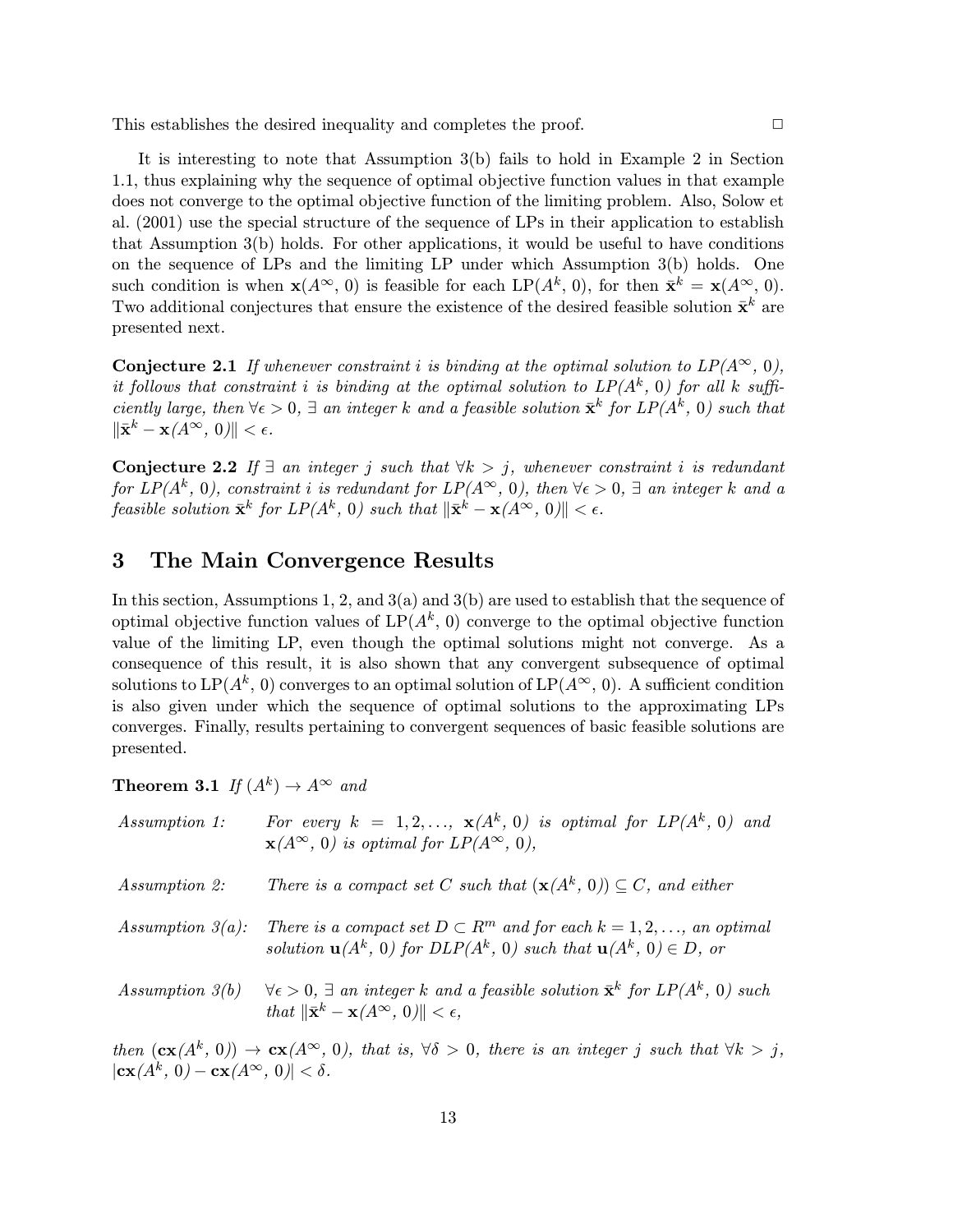**Proof.** Let  $\delta > 0$ . Assumptions (1) and (2) in the hypothesis ensure that the conclusion of Theorem 2.3 is true and so there is an integer  $j_1$  such that for all  $k > j_1$ ,

$$
\mathbf{cx}(A^k, 0) < \mathbf{cx}(A^\infty, 0) + \delta.
$$

For the other inequality, Assumption  $3(a)$  or  $3(b)$  ensures that the conclusion of either Theorem 2.4 or 2.6 is true. In either case, there is an integer  $j_2$  such that for  $k > j_2$ ,

$$
c\mathbf{x}(A^k, 0) > c\mathbf{x}(A^\infty, 0) - \delta.
$$

Letting  $j = \max\{j_1, j_2\}$ , the proof is completed by noting that for all  $k > j$ ,

$$
\mathbf{cx}(A^k, 0) - \mathbf{cx}(A^\infty, 0)| < \delta. \quad \Box
$$

In general, the sequence of optimal solutions for the approximating LPs need not converge, as shown in the following example.

Example 9: A Sequence of Optimal LPs that Converge to an Optimal LP in Which the Optimal Objective Function Values Converge but the Optimal Solutions Do Not Converge.

| $\mathbf{LP}^k$ (Optimal)                                                                                                                                                                                                           | $LP^{\infty}$ (Optimal)                                                                                                       |
|-------------------------------------------------------------------------------------------------------------------------------------------------------------------------------------------------------------------------------------|-------------------------------------------------------------------------------------------------------------------------------|
| $max x_1$<br>s.t. $x_1 + (-1)^k \frac{1}{k} x_2 \le 1$<br>$x_2 \le x_1$ , $x_2 \ge 0$<br>$(x_1^k, x_2^k) = \begin{cases} (1 + \frac{1}{k}, 1), & \text{if } k \text{ is odd} \\ (1, 0), & \text{if } k \text{ is even} \end{cases}$ | $max x_1$<br>s.t. $x_1 + 0x_2 \le 1$<br>$x_2 \le 1$<br>$x_1, x_2 \ge 0$<br>$(x_1^k, x_2^k) = (1, a)$ (where $0 \le a \le 1$ ) |
| $x_1^k = \begin{cases} 1 + \frac{1}{k}, & \text{if } k \text{ is odd} \\ 1, & \text{if } k \text{ is even} \end{cases}$                                                                                                             | $x_1^k = 1$                                                                                                                   |

However, in the next theorem, it is shown that any convergent subsequence of  $(\mathbf{x}(A^k, 0))$ converges to an optimal solution of the limiting LP.

Theorem 3.2 If the assumptions in Theorem 3.1 hold, then any convergent subsequence of optimal solutions to  $LP(A^k, 0)$  converges to an optimal solution to  $LP(A^{\infty}, 0)$ .

**Proof.** Let K be any subsequence such that  $\mathbf{x}(A^k, 0)$  converges to  $\mathbf{x}^{\infty} \in R^n$  as  $k \in K$ . It is clear that  $\mathbf{x}^{\infty}$  is feasible for LP( $A^{\infty}$ , 0). The fact that  $\mathbf{x}^{\infty}$  is optimal for LP( $A^{\infty}$ , 0) follows from Theorem 3.1 and continuity of the function cx because

$$
\mathbf{cx}^{\infty} = \mathbf{c}[\lim_{k \in K} \mathbf{x}(A^k, 0)] = \lim_{k \in K} \mathbf{cx}(A^k, 0) = \mathbf{cx}(A^{\infty}, 0).
$$

The proof is now complete.  $\Box$ 

Although in general the sequence of optimal solutions to the approximating LPs need not converge, as seen in Example 9, if the optimal solution to the limiting LP is unique, then the sequence of optimal solutions to the approximating LPs does converge to the optimal solution of the limiting LP, as stated as a corollary to Theorem 3.2.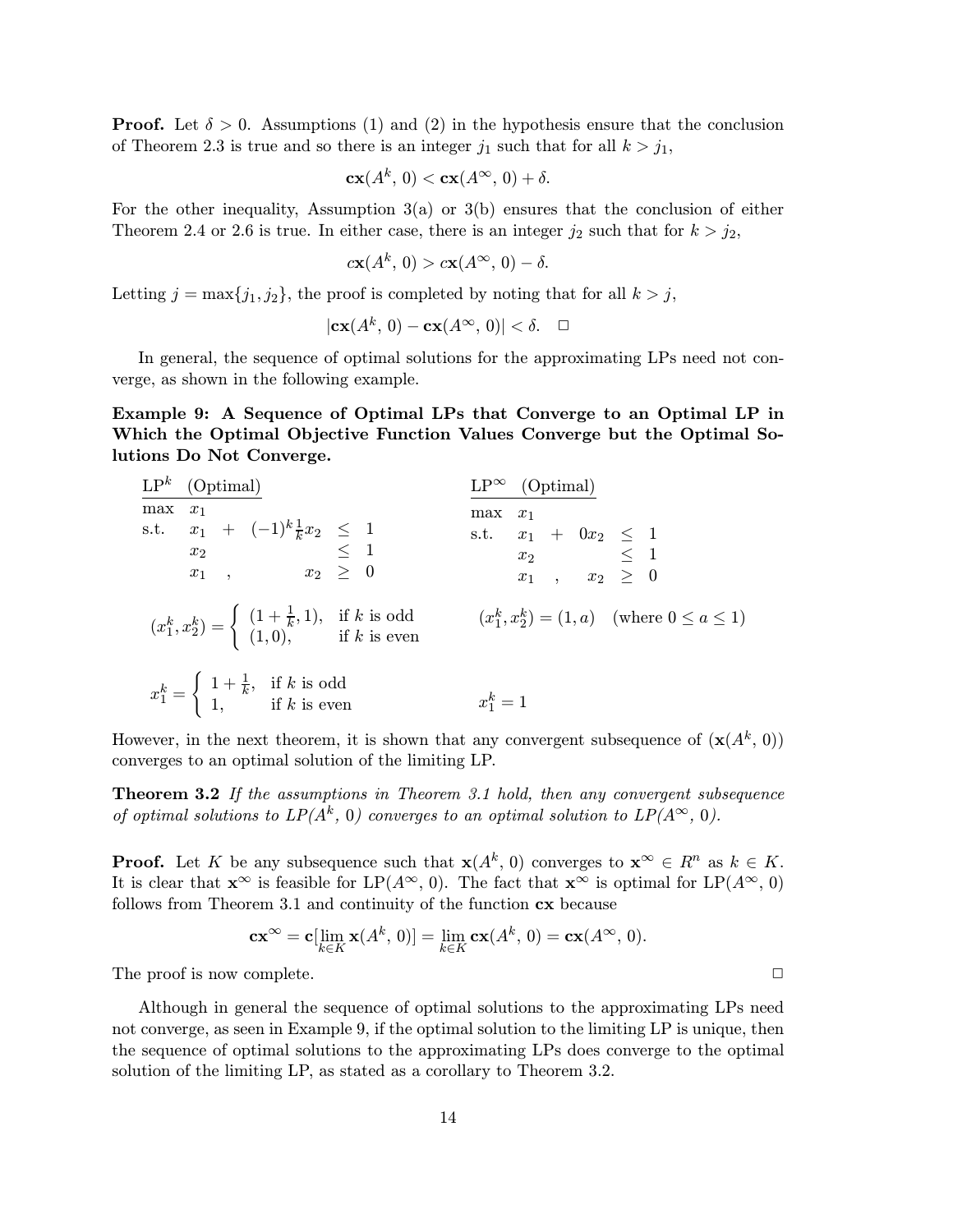**Corollary 3.1** If the assumptions of Theorem 3.1 hold and  $\mathbf{x}(A^{\infty}, 0)$  is the unique optimal solution to  $LP(A^{\infty}, 0)$ , then  $(\mathbf{x}(A^k, 0)) \to \mathbf{x}(A^{\infty}, 0)$  as  $k \to \infty$ .

In an actual application, the optimal solutions to the approximating problems are likely to be found by the simplex method and, as such, are going to be basic feasible solutions (bfs). A natural question to ask is whether any convergent subsequence of optimal bfs of the approximating LPs converges to an optimal bfs of the limiting problem. The following example shows that this need not always happen.

Example 10: A Sequence of Optimal LPs Whose Optimal bfs Do Not Converge to an Optimal bfs of the Limiting LP.

|     | $\mathbf{LP}^k$ (Optimal)                                          |                                |     | $LP^{\infty}$ (Optimal)                                        |       |  |  |
|-----|--------------------------------------------------------------------|--------------------------------|-----|----------------------------------------------------------------|-------|--|--|
| max |                                                                    | $x_2$                          | max |                                                                | $x_2$ |  |  |
|     | s.t. $-\frac{1}{k}x_1 + x_2 \le 1$<br>$\frac{1}{k}x_1 + x_2 \le 1$ |                                |     | s.t. $0x_1 + x_2 \leq 1$                                       |       |  |  |
|     |                                                                    |                                |     | $0x_1$ + $x_2$ $\leq$ 1                                        |       |  |  |
|     |                                                                    | $x_1 \qquad \qquad \leq \ \ 1$ |     | $x_1 \qquad \qquad \leq \ \ 1$                                 |       |  |  |
|     |                                                                    | $-x_1$ < 1                     |     | $-x_1$ < 1                                                     |       |  |  |
|     | $(x_1^k, x_2^k) = (0, 1), \quad x_2^k = 1$                         |                                |     | $(x_1^{\infty}, x_2^{\infty}) = (0, 1)$ (not a bfs), $x_2^k =$ |       |  |  |

One set of conditions ensuring that any convergent subsequence of optimal bfs of the approximating LPs converges to an optimal bfs of the limiting problem is provided in the next theorem.

**Theorem 3.3** If  $(A^k) \rightarrow A^{\infty}$  and

- (a) For every  $k = 1, 2, ..., \mathbf{x}(A^k, 0)$  is an optimal bfs for  $LP(A^k, 0)$  and,
- (b) For any sequence of nonsingular  $(n \times n)$  submatrices  $(B^k)$  of  $(A^k)$  in which each matrix  $B^k$  consists of the same rows of  $A^k$ , it follows that the limiting  $(n \times n)$  submatrix  $B^{\infty}$ of  $A^{\infty}$  is nonsingular,

then any convergent subsequence of  $(\mathbf{x}(A^k, 0))$  converges to an optimal bfs of  $LP(A^{\infty}, 0)$ .

**Proof.** Let K be a subsequence and  $\mathbf{x}^{\infty} \in R^n$  such that  $(\mathbf{x}(A^k, 0)) \to \mathbf{x}^{\infty}$  as  $k \in K$ . Also, because each  $\mathbf{x}(A^k, 0)$  is bfs for LP( $A^k$ , 0), let  $B^k$  be an  $(n \times n)$  nonsingular submatrix of  $A^k$  such that, together with the remaining rows of  $A^k$  denoted by  $N^k$ ,

$$
B^k \mathbf{x}(A^k, 0) = \mathbf{b}_{B^k} \quad \text{and} \tag{10}
$$

 $\mathbf 1$ 

$$
N^k \mathbf{x}(A^k, 0) \leq \mathbf{b}_{N^k}.\tag{11}
$$

To establish that  $\mathbf{x}^{\infty}$  is an optimal bfs for LP( $A^{\infty}$ , 0), it is first shown that  $\mathbf{x}^{\infty}$  is a bfs for LP( $A^{\infty}$ , 0). To that end, a nonsingular  $(n \times n)$  submatrix  $B^{\infty}$  of  $A^{\infty}$  is produced with the property that, together with the remaining rows of  $A^{\infty}$  denoted by  $N^{\infty}$ ,

$$
B^{\infty} \mathbf{x}^{\infty} = \mathbf{b}_{B^{\infty}} \quad \text{and} \tag{12}
$$

$$
N^{\infty} \mathbf{x}^{\infty} \leq \mathbf{b}_{N^{\infty}}.\tag{13}
$$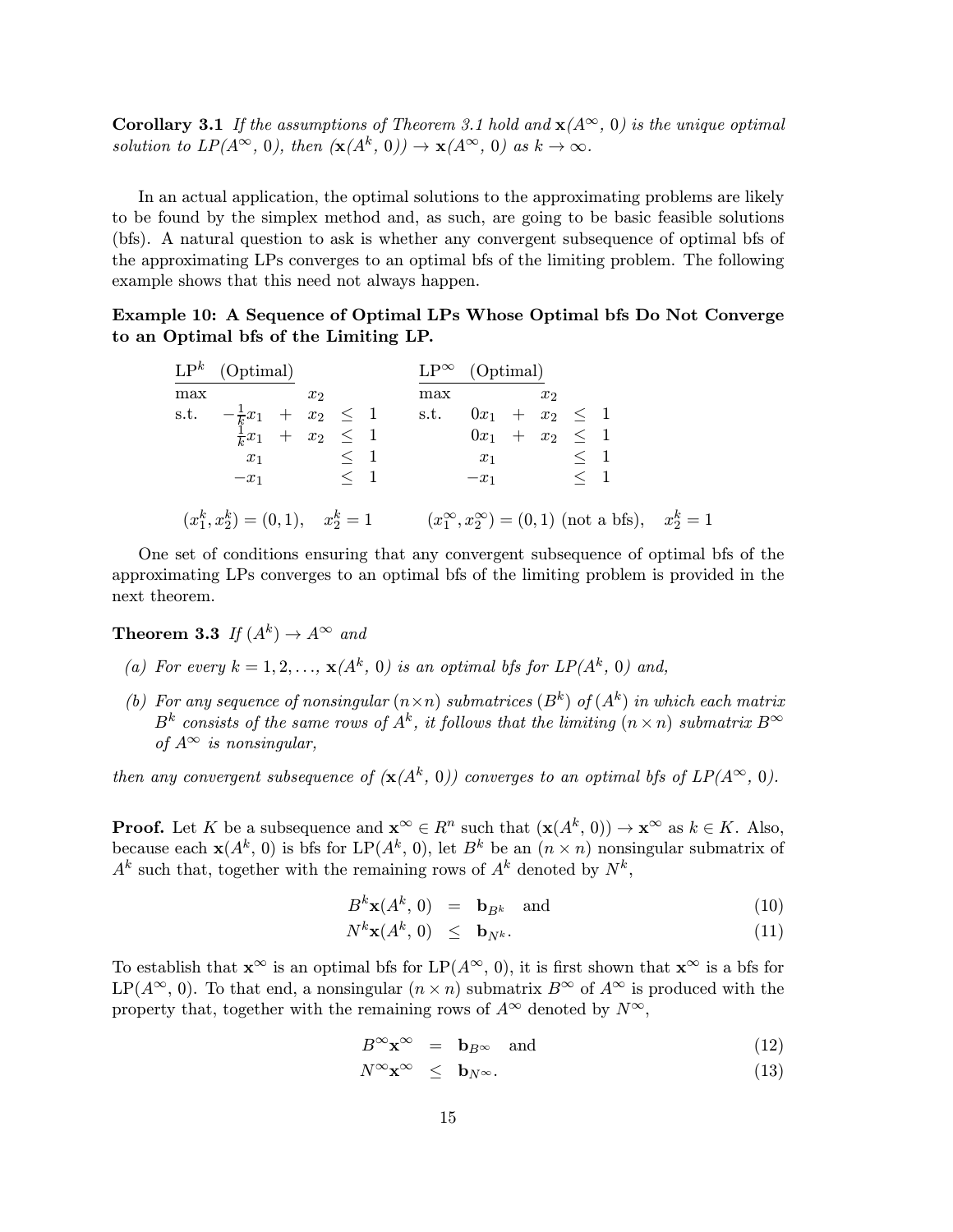To construct this matrix  $B^{\infty}$ , note that because there are a finite number of constraints, there is a subsequence  $K'$  of K such that for each  $k \in K'$ , the indices of the n binding constraints at the bfs  $\mathbf{x}(A^k, 0)$  are all the same. Let  $B^{\infty}$  be the  $(n \times n)$  submatrix of  $A^{\infty}$ corresponding to those binding constraints. Condition (b) in the hypothesis ensures that  $B^{\infty}$  is nonsingular. The fact that (12) and (13) hold follows by taking the limit on both sides of (10) and (11) over  $k \in K'$ . Thus,  $\mathbf{x}^{\infty}$  is a bfs for  $\text{LP}(A^{\infty}, 0)$ .

It remains to show that  $\mathbf{x}^{\infty}$  is optimal for  $LP(A^{\infty}, 0)$ . To that end, note that each  $\mathbf{x}^{k}$ is an optimal bfs for  $\text{LP}(A^k, 0)$ , so, for each  $k \in K'$ ,

$$
\mathbf{c}(B^k)^{-1} \ge \mathbf{0}.\tag{14}
$$

Taking the limit over  $k \in K'$  in (14), noting that  $(B<sup>k</sup>)$  converges to the nonsingular matrix  $B^{\infty}$ , it follows that the bfs  $\mathbf{x}^{\infty}$  is optimal for  $\text{LP}(A^{\infty}, 0)$  because

$$
\mathbf{c}(B^{\infty})^{-1}\geq 0.
$$

The proof is now complete.  $\Box$ 

Although no condition on the limiting LP has been found to ensure that hypothesis (b) in Theorem 3.3 holds, it is interesting to note that this hypothesis rules out the sequences of linear programming problems in the counter example in Example 10 in this section as well as those in Examples 2, 3, 5, and 7 in Section 1.1.

#### Summary

This paper provides results pertaining to solving a convergent sequence of linear programming (LP) problems. Specifically, given the data for a sequence of approximating LPs together with a limiting LP, the conditions in Theorem 3.1 in Section 3 are sufficient to ensure that (a) the sequence of optimal objective function values for the approximating problems converges to the optimal objective function value of the limiting problem (even though the optimal solutions might not converge) and (b) any convergent subsequence of optimal solutions to the approximating problems converges to an optimal solution of the limiting problem. In essence, these are sufficient conditions for the optimal objective function value of an LP to be a continuous function of the matrix of the LP. An area for future research is to identify sufficient conditions on the sequence of LPs and the limiting LP under which Assumption  $3(b)$  in Theorem 3.1 in Section 2.3 holds—such as the open Conjectures 2.1 and 2.2 presented in Section 2.2.

The condition in Theorem 3.3 in Section  $3.1$ —that there is no sequence of nonsingular submatrices consisting of the same set of rows of the matrices for the approximating problems that converges to a singular submatrix of the limiting problem—is sufficient to ensure that any convergent subsequence of optimal basic feasible solutions for the approximating problems converges to an optimal bfs for the limiting problem.